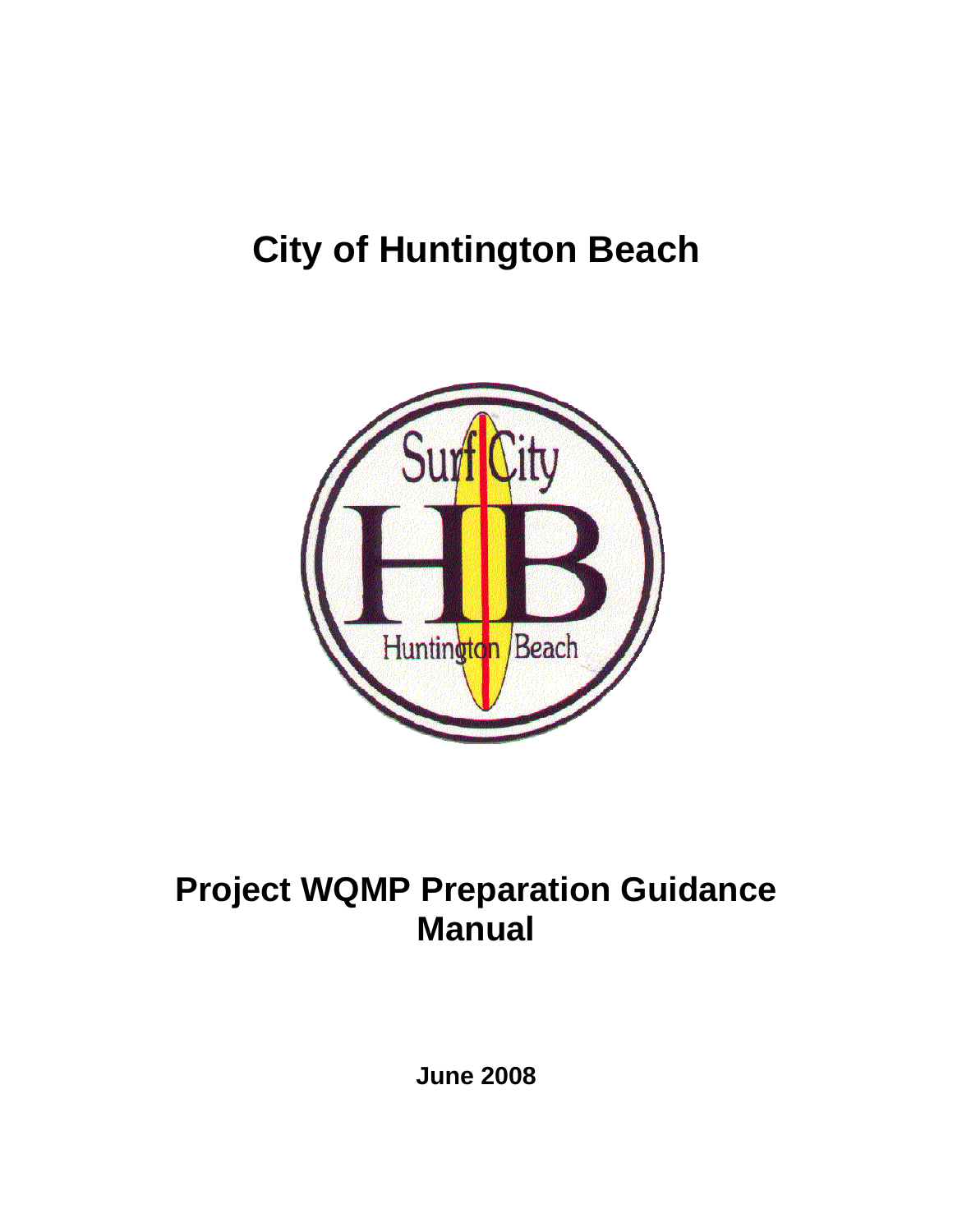## **Table of Contents**

| 1.0        |                                                                                        |  |  |  |
|------------|----------------------------------------------------------------------------------------|--|--|--|
| <b>2.0</b> |                                                                                        |  |  |  |
| <b>3.0</b> |                                                                                        |  |  |  |
|            |                                                                                        |  |  |  |
|            | 3.2                                                                                    |  |  |  |
|            |                                                                                        |  |  |  |
|            | 3.4 WQMP Section I, Tract or Discretionary Permit Number(s), Water Quality Condition   |  |  |  |
|            |                                                                                        |  |  |  |
|            |                                                                                        |  |  |  |
|            | 3.7                                                                                    |  |  |  |
|            | 3.8 WQMP Section V, Implementation, Maintenance and Inspection Responsibility for BMPs |  |  |  |
|            |                                                                                        |  |  |  |
|            |                                                                                        |  |  |  |
| 4.0        |                                                                                        |  |  |  |

#### **List of Tables**

#### **List of Figures**

#### **Appendices**

- A WQMP Template
- B Preparer's WQMP Checklist
- C Operation and Maintenance (O&M) Plan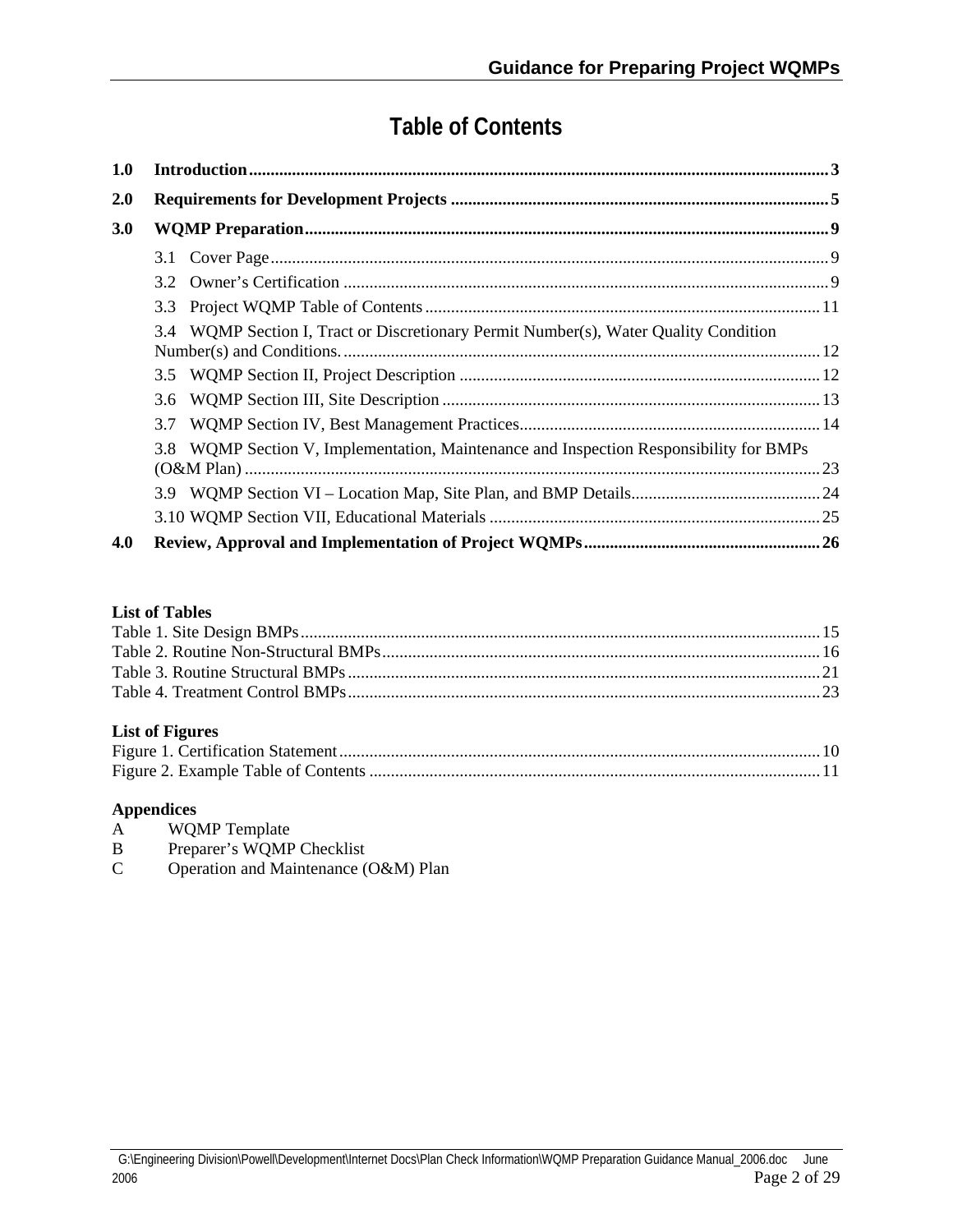## **1.0 INTRODUCTION**

<span id="page-2-0"></span>This guidance document explains the new development and significant redevelopment requirements of the Orange County Drainage Area Management Plan (DAMP) and has been prepared for project applicants with the intent of improving the completeness of Project Water Quality Management Plans (WQMPs), to facilitate the expeditious review and approval of Project WQMPs, and to reduce the number of revisions and re-submittals of Project WQMPs before approval is granted. Project plans submitted for plan check must be consistent with the approved Project WQMP, and the Project WQMP must be approved prior to the issuance of building or grading permits.

Whether the origin is stormwater (e.g., precipitation) or non-stormwater, runoff draining from structures and surfaces of the urban environment transports pollutants to creeks, rivers, streams, bays and coastal waters. Those pollutants may be toxic to aquatic life, accumulate in the food chain, contribute to algal blooms, impair recreational uses, and degrade water supply resources. A Project WQMP is a plan for managing the stormwater or urban runoff that flows from a developed site after construction is completed and the facilities or structures are occupied and/or operational. A Project WQMP describes the Best Management Practices (BMPs) that will be implemented and maintained throughout the life of a project and is used by property owners, facility operators, tenants, facility employees, maintenance contractors, etc. to prevent and minimize water pollution that can be caused by stormwater or urban runoff.

A WQMP Template is available providing the required structure and prompting the content that must be included in a Project WQMP. Content or information that is often overlooked in preparing a Project WQMP includes:

- A dated cover page (month, day, and year),
- Identification of the tract or discretionary permit number(s) and condition number(s) pertinent to the project,
- Stating the conditions related to water quality verbatim, and
- **Describing specifically how BMPs will be implemented and maintained throughout the life of the** project.

Omission of any of the required information will require a revision and re-submittal of a Project WQMP. A copy the Model WQMP and WQMP Template are included with this guidance as Appendices A and B, respectively.

Project WQMPs should not include materials that are not directly pertinent to the proposed project. Examples of such materials include copies of federal regulations, vendor information or BMP fact sheets on stormwater filtration and treatment devices that are not part of the project plans, booklets and other educational materials for activities that will not be conducted during the operational phase of the project, copies of Section 7 of the Orange County DAMP, and copies of the Model WQMP, etc. Including irrelevant material increases review time and does not facilitate approval of the Project WQMP.

Since a Project WQMP addresses the **post-construction** phase of a project, information related to stormwater management during the construction phase is not relevant and should not be included. However, such information should be included in the Storm Water Pollution Prevention Plan (SWPPP) required by the NPDES General Permit for Construction Activities issued by the State Water Resources Control Board for construction sites of 1 acre or more. Information regarding stormwater management during the construction phase is also appropriate with respect to applications for grading permits.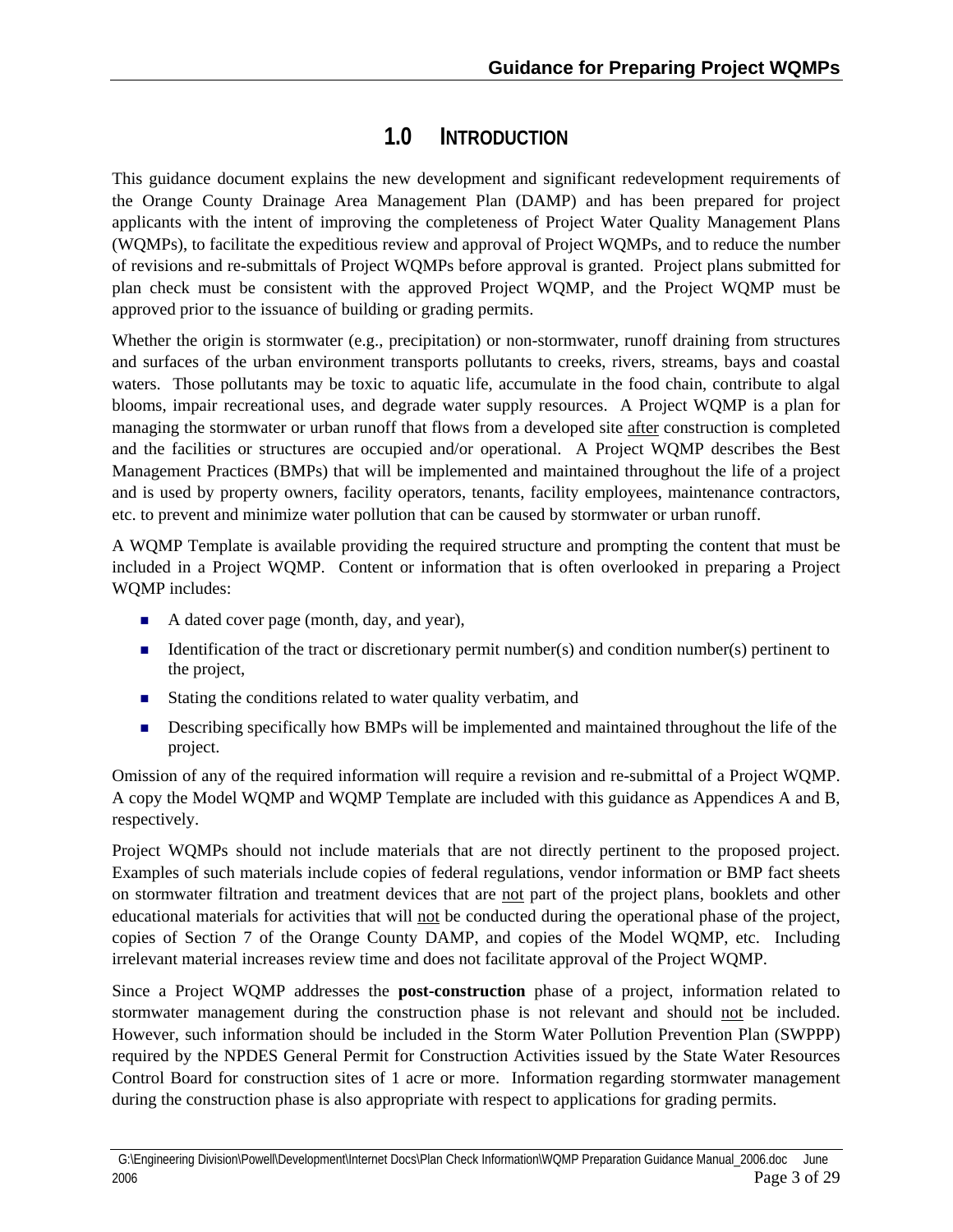#### **Regulatory Requirements: Orange County Waste Discharge Requirements for Urban Runoff**

Under the provisions of the Orange County Waste Discharge Requirements for urban runoff from municipal separate storm sewer systems (referred to as "MS4 permits") issued by the Santa Ana Regional Water Quality Control Boards (Order Nos. R8-2002-0010), the County of Orange and the incorporated cities of Orange County are obligated to require a Project Water Quality Management Plan for all new development and significant redevelopment projects. A Project WQMP must be prepared in accordance with the 2003 Orange County DAMP, the Model WQMP (Exhibit 7-II of the DAMP), the City of Huntington Beach's Local Implementation Plan, and this guidance document for preparing a Project WQMP.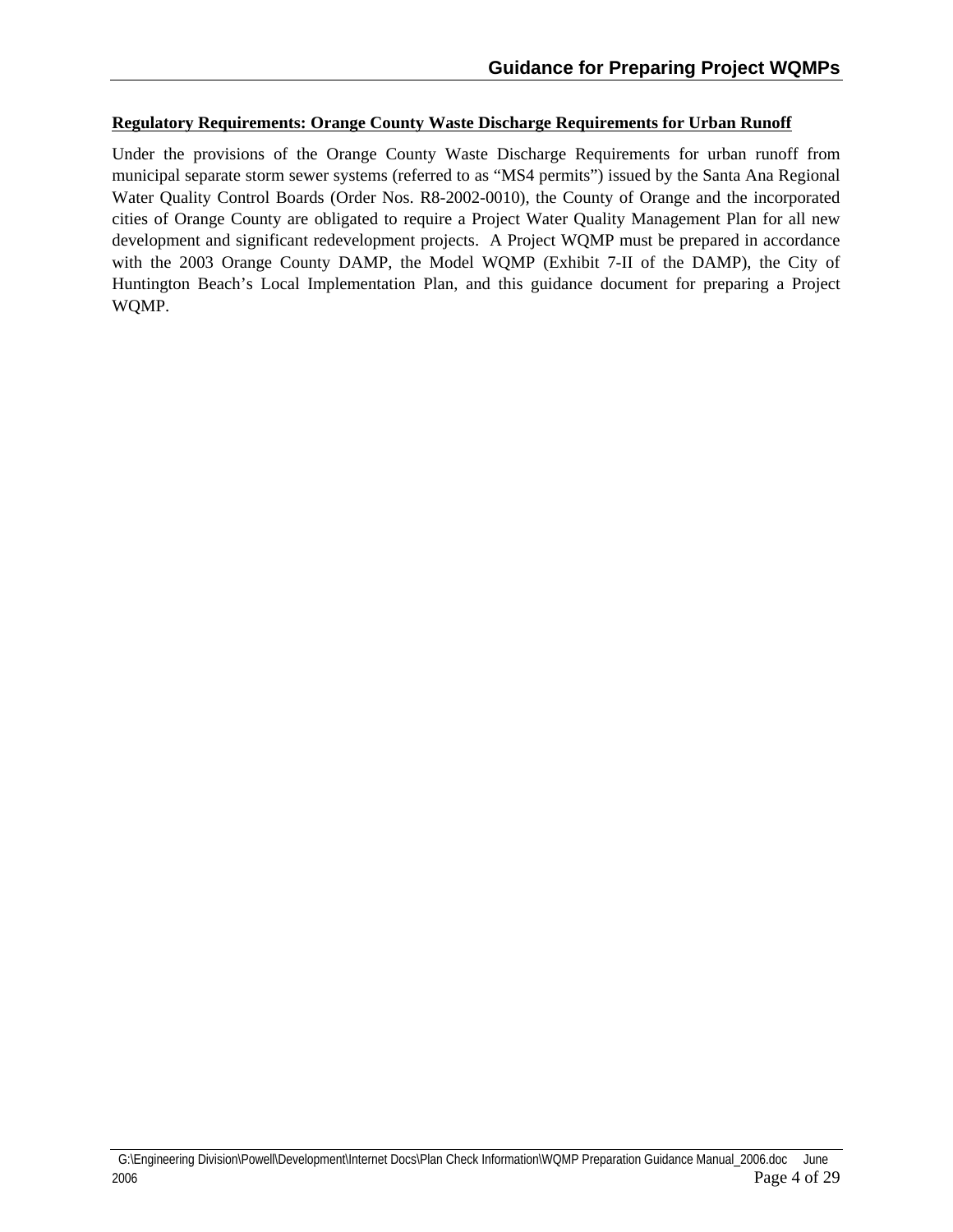## **2.0 REQUIREMENTS FOR DEVELOPMENT PROJECTS**

<span id="page-4-0"></span>Proponents of all new development and significant redevelopment projects should take the following steps before preparing a Project WQMP to make preparation of the plan easier, as well as thorough.

#### **Step 1**

There are two types of new development and significant redevelopment projects:

- **Priority Projects**
- Non-Priority Projects

The WQMP preparer must first identify whether the proposed project is a Priority Project or a Non-Priority Project. A project is a Priority Project if it includes any one of the following project features:

|                                                                                                                                                                                                                                                                                                                                                                                                                                                                                                                                           |  | Included? |  |
|-------------------------------------------------------------------------------------------------------------------------------------------------------------------------------------------------------------------------------------------------------------------------------------------------------------------------------------------------------------------------------------------------------------------------------------------------------------------------------------------------------------------------------------------|--|-----------|--|
| <b>Priority Projects</b>                                                                                                                                                                                                                                                                                                                                                                                                                                                                                                                  |  |           |  |
| Does your proposed project include:                                                                                                                                                                                                                                                                                                                                                                                                                                                                                                       |  |           |  |
| 1. Residential development of 10 units or more                                                                                                                                                                                                                                                                                                                                                                                                                                                                                            |  |           |  |
| 2. Commercial and industrial development greater than 100,000 square feet including parking areas.                                                                                                                                                                                                                                                                                                                                                                                                                                        |  |           |  |
| 3. Automotive repair shop (SIC codes* 5013, 5014, 5541, 7532-7534, and 7536-7539).                                                                                                                                                                                                                                                                                                                                                                                                                                                        |  |           |  |
| 4. Restaurant where the land area of development is 5,000 or more square feet including parking areas (SIC code* 5812).                                                                                                                                                                                                                                                                                                                                                                                                                   |  |           |  |
| 5. Hillside development on 10,000 or more square feet, which is located on areas with known erosive soil conditions or where<br>natural slope in 25 percent or more.                                                                                                                                                                                                                                                                                                                                                                      |  |           |  |
| 6. Impervious surface of 2,500 square feet or more located within, directly adjacent to (within 200 feet), or discharging directly to<br>receiving waters within an Environmentally Sensitive Area.                                                                                                                                                                                                                                                                                                                                       |  |           |  |
| 7. Parking lot area of 5,000 or more square feet, or with 15 or more parking spaces, and potentially exposed to urban runoff.                                                                                                                                                                                                                                                                                                                                                                                                             |  |           |  |
| 8. Gas Station modifications (Underground storage tank, fuel islands, canopy replacement or installations).                                                                                                                                                                                                                                                                                                                                                                                                                               |  |           |  |
| 9. New/raw land (previously undeveloped) that includes 5,000 or more square feet of pervious surface.                                                                                                                                                                                                                                                                                                                                                                                                                                     |  |           |  |
| 10. All Significant Redevelopment projects, where Significant Redevelopment is defined as the addition of 5,000 or more square<br>feet of impervious surface on an already developed site. Significant Redevelopment includes, but is not limited to:                                                                                                                                                                                                                                                                                     |  |           |  |
| Expansion of a building footprint.                                                                                                                                                                                                                                                                                                                                                                                                                                                                                                        |  |           |  |
| Addition of a building and/or structure.<br>Addition of an impervious surface, such as construction of a new parking lot that is not part of a routine maintenance<br>activity.                                                                                                                                                                                                                                                                                                                                                           |  |           |  |
| Replacement of impervious surfaces, buildings and/or structures when 5,000 or more square feet of soil is exposed during<br>$\bullet$<br>replacement construction. Replacement does not include routine maintenance activities, trenching and resurfacing<br>associated with utility work, resurfacing and reconfiguring the surface of parking lots (unless 5,000 or more square feet of<br>impervious surface is added to the existing parking lot area) or reconfiguration of pedestrian ramps and replacement of<br>damaged pavement. |  |           |  |

1 Generally, these are areas "in which plant or animal life or their habitats are either rare or especially valuable because of their special nature or role in an ecosystem and which would easily be disturbed or degraded by human activities and developments" (California Public Resources Code §30107.5). Examples are Areas of Special Biological Significance as designated by the State Water Resources Control Board, areas identified in Habitat Conservation Plans as supporting endangered or threatened species, and receiving waters that are designated as being impaired. These areas are shown on maps that are available upon request or can be found at [www.ocwatersheds.com/StormWater/documents\\_damp\\_section7.asp](http://www.ocwatersheds.com/StormWater/documents_damp_section7.asp).

2 Page 7-26, 2003 Drainage Area Management Plan, Section 7 – New Development/Significant Redevelopment dated September 24, 2003. If the project is determined to be a Priority Project, the Project WQMP must:

Incorporate all Source Control BMPs (routine structural and routine non-structural), unless not applicable to the project due to project characteristics. Provide reasonable and accurate reasons for not including applicable Source Control BMPs. Ē.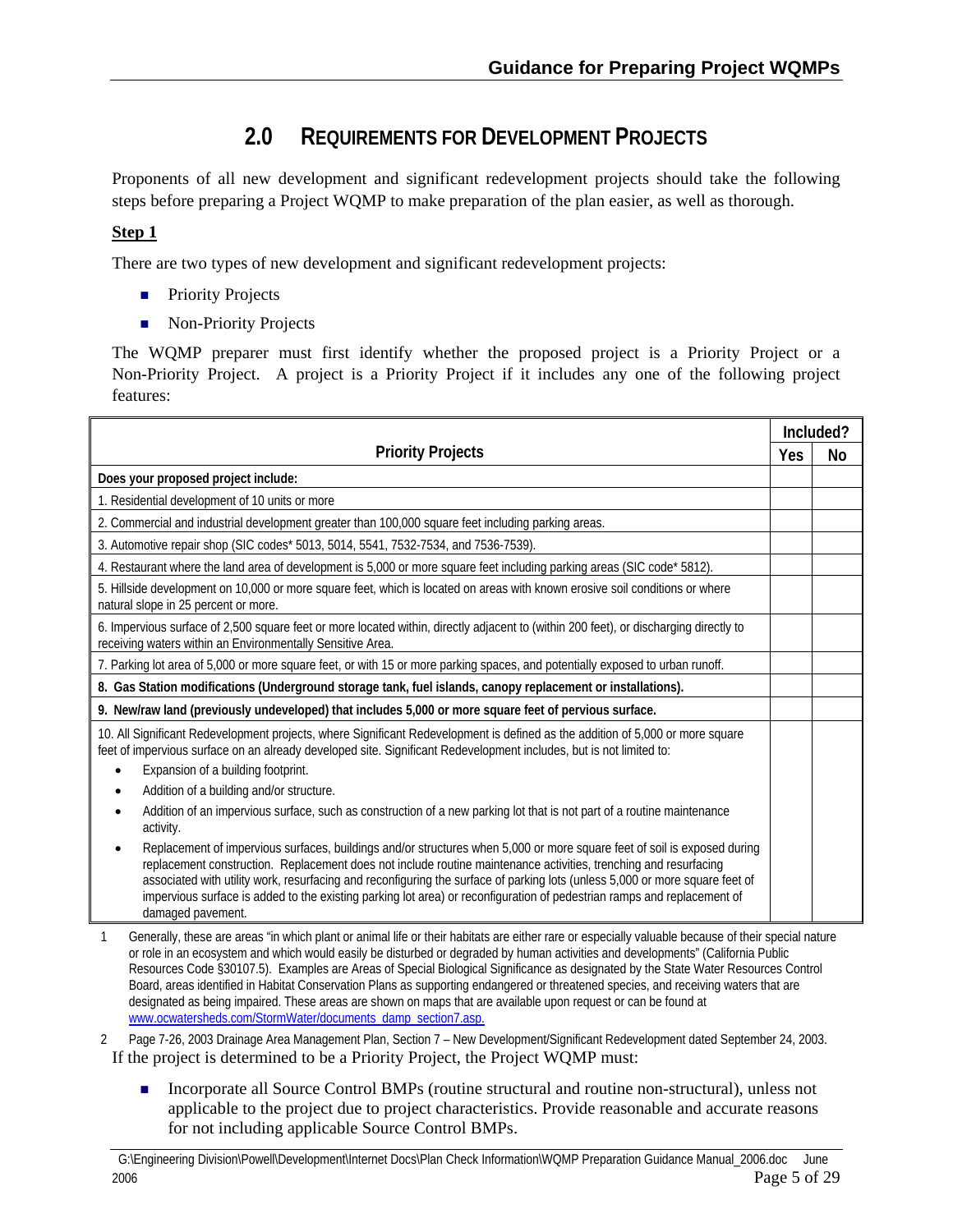- **Incorporate Site Design BMPs, as appropriate, and describe how the Site Design BMPs have been** reflected in the project.
- **Either incorporate Treatment Control BMPs, by including a selection of such BMPs into the** project design, or participate in or contribute to an acceptable regional or watershed-based program.

If only a project feature falls into a Priority Project category, only that feature is subject to the Priority Project requirements. For example, in a situation where there is a 6,000 square foot parking lot for an industrial development that is less than 100,000 square feet, only the parking lot is subject to the Priority Project requirements. $<sup>1</sup>$  $<sup>1</sup>$  $<sup>1</sup>$ </sup>

For a project that qualifies as Significant Redevelopment in which there will be less than a 50% increase in impervious surface over the existing development, the requirement to provide treatment controls applies only to the addition, not to the entire development. For a project that qualifies as Significant Redevelopment in which there will be an increase of 50% or more in impervious surface over the existing development, the requirement to provide treatment controls applies only to the entire development.

If the project is determined to be a Non-Priority Project, the Project WQMP must:

- **Incorporate all Source Control BMPs (routine structural and routine non-structural), unless not** applicable to the project due to project characteristics. Provide reasonable and accurate reasons for not including applicable Source Control BMPs.
- **Incorporate Site Design BMPs, as appropriate, and describe how the Site Design BMPs have been** reflected in the project.

#### **Step 2**

1

If the proposed project is determined to be a Priority Project, the WQMP preparer must identify anticipated pollutants of concern associated with the project that will be managed by the Treatment Control BMPs set forth in the Project WQMP. This step is not necessary for Non-Priority Projects.

For the purpose of identifying pollutants of concern and the associated Treatment Control BMPs, pollutants are grouped into the following categories:

- Bacteria and Viruses Sediments
- $\blacksquare$  Metals  $\blacksquare$ Trash and Debris
- $\blacksquare$  Nutrients Oxygen-Demanding Substances
	- $\blacksquare$  Pesticides  $\blacksquare$ 
		- **Oil and Grease**
	- **Organic Compounds**

Additional information regarding each of these pollutant categories can be found in Section 7.II-3.2.1 (General Categories of Pollutants of Concern) of the Model WQMP.

Using Table 7.II-2 on page 7-II-10 of Exhibit 7.II, Model WQMP to the 2003 Orange County DAMP, identify the potential/anticipated pollutants the proposed Priority Project based on the appropriate land use category and the proposed project's features and activities. Site-specific conditions must also be considered as potential pollutant sources, such as legacy pesticides or nutrients in site soils as a result of past agricultural practices or hazardous substances in site soils from past industrial uses. However, soil

<span id="page-5-0"></span><sup>1</sup> Page 7.II-3, Orange County Stormwater Program, Exhibit 7.II – Model Water Quality Management Plan dated September 26, 2003.

G:\Engineering Division\Powell\Development\Internet Docs\Plan Check Information\WQMP Preparation Guidance Manual\_2006.doc June 2006 Page 6 of 29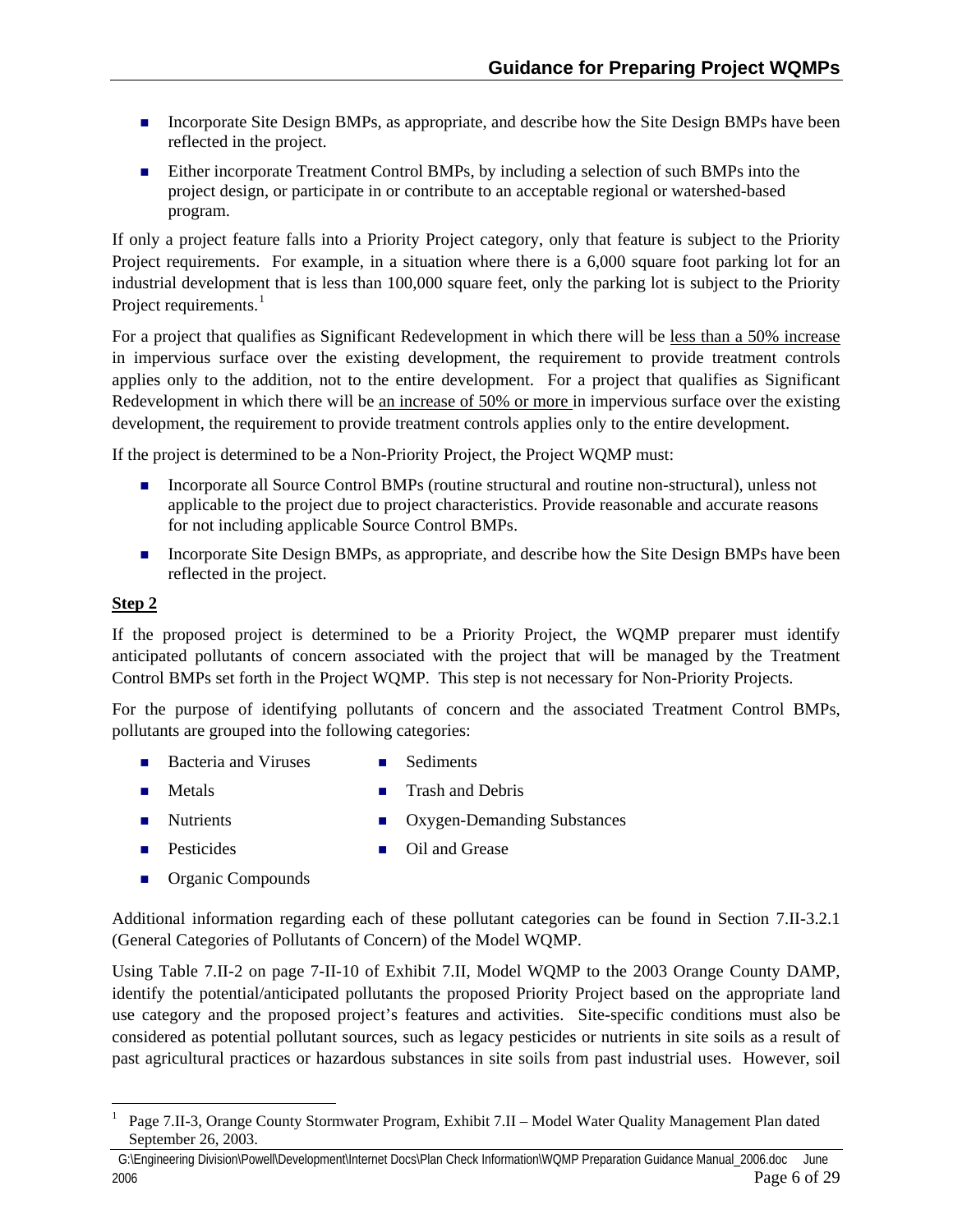that has been remediated and does not pose a threat to the quality of stormwater or urban runoff is not considered a pollutant of concern.

To identify the pollutants of concern to receiving waters, the WQMP preparer must, at a minimum, do the following:

- For each of the proposed project discharge points, identify the receiving water for each point of discharge and all water bodies downstream of the receiving water, using the most recent version of:
	- (1) Water Quality Control Plan for the Santa Ana Basin prepared by the Santa Ana Regional Water Quality Control Board [\(www.waterboards.ca.gov/santaana/html/basin\\_plan.html\)](http://www.waterboards.ca.gov/santaana/html/basin_plan.html), **and**
	- (2) Water Quality Control Plan for Ocean Waters of California (Ocean Plan) prepared by the State Water Resources Control Board ([www.waterboards.ca.gov/plnspols/oplans/index.html\)](http://www.waterboards.ca.gov/plnspols/oplans/index.html)
- Identify known impairments of the downstream receiving waters, where receiving waters are:
	- (1) Included in the most recent list of Clean Water Act Section 303(d) impaired water bodies—see [www.waterboards.ca.gov/tmdl/303d\\_lists.html\)](http://www.waterboards.ca.gov/tmdl/303d_lists.html), **or**
	- (2) Have established Total Maximum Daily Loads (TMDLs)—see [www.waterboards.ca.gov/tmdl/tmdl.html](http://www.waterboards.ca.gov/tmdl/tmdl.html).

To identify the proposed project's pollutants of concern, compare the list of pollutants for which the receiving waters are impaired with the potential/anticipated pollutants for the proposed project after construction is completed (post-construction).

- **Primary Pollutants of Concern** Those potential/anticipated pollutants from the project that have also been identified as causing impairment of project receiving waters.
- **Other Pollutants of Concern** Those potential/anticipated pollutants from the project that have not been identified as causing impairment of project receiving waters.

If a comprehensive evaluation of site-specific conditions has been completed (e.g., a water quality technical study for a CEQA document) and supported by scientific and engineering studies, the sitespecific information may be used to modify the pollutants anticipated for the project.

#### **Step 3**

If the project is determined to be a Priority Project, the WQMP preparer must identify hydrologic conditions of concern that will be managed by the BMPs set forth in the Project WQMP. This step is not necessary for Non-Priority Projects.

- **Common impacts to hydrologic conditions resulting from development include increased runoff** volume and velocity; reduced infiltration; increased flow frequency, duration, and peaks; faster time to reach peak flow; and water quality degradation. These changes have the potential to permanently impact downstream channels and habitat integrity, and therefore must be addressed in a Project WQMP.
- A change in hydrologic conditions would be considered a condition of concern if there would be a significant impact on downstream natural channels and habitat integrity, alone or in conjunction with impacts of other projects. Because of these potential impacts, the WQMP preparer must determine whether a downstream stream channel is fully natural or partially improved and determine whether the channel has the potential for erosion and/or alteration of habitat integrity due to upstream development to a degree that adversely affects beneficial uses. If either of these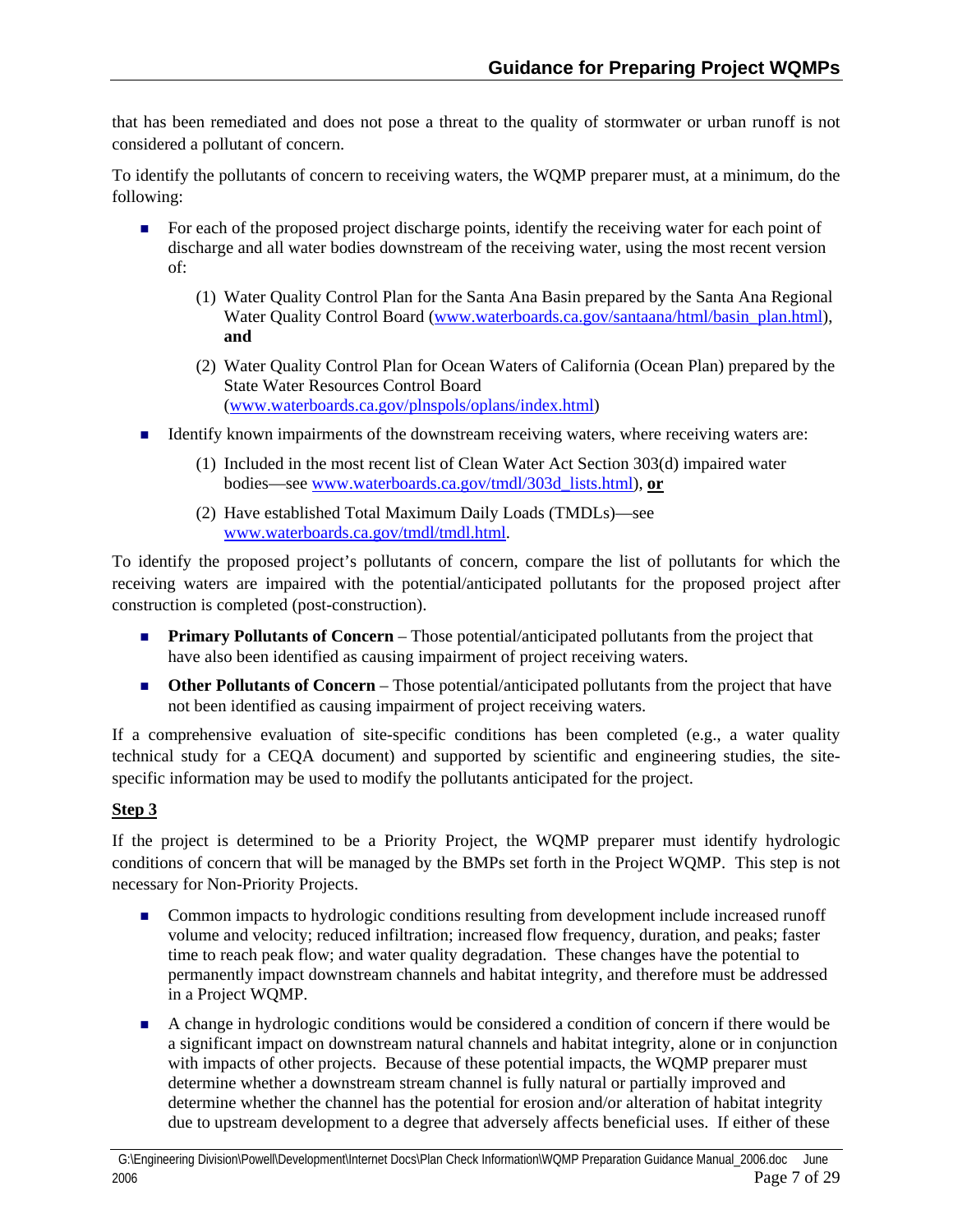conditions exists, follow steps 2 through 5 in Section 7.II - 3.2.4 (Identify Hydrologic Conditions of Concern) of the Model WQMP.

#### **Step 4**

l

Given the information identified through Steps 1, 2, and 3, an understanding of site characteristics for soil types, depth to groundwater, slopes, etc., and project objectives and operational activities, the WQMP preparer should consider how Site Design  $BMPs^2$  $BMPs^2$ , Routine Structural Source Control  $BMPs^3$  $BMPs^3$ , and Treatment Control BMPs<sup>[4](#page-7-2)</sup> can be incorporated into the Project to meet water quality requirements and project objectives. Since these BMPs may affect the quantity of runoff generated by the proposed project and have a "footprint" or other constraints, consideration of Site Design BMPs, Routine Structural Source Control BMPs, and Treatment Control BMPs may be an iterative process.

<span id="page-7-0"></span><sup>&</sup>lt;sup>2</sup> Pages 7.II-14 through 7.11-18 of the Model WQMP dated September 26, 2003.

<span id="page-7-1"></span><sup>&</sup>lt;sup>3</sup> Pages 7.II-21 through 7.II-29 of the Model WQMP dated September 26, 2003.

<span id="page-7-2"></span><sup>&</sup>lt;sup>4</sup> Pages 7.II-32 through 7.II-40 of the Model WQMP dated September 26, 2003.

G:\Engineering Division\Powell\Development\Internet Docs\Plan Check Information\WQMP Preparation Guidance Manual\_2006.doc June 2006 Page 8 of 29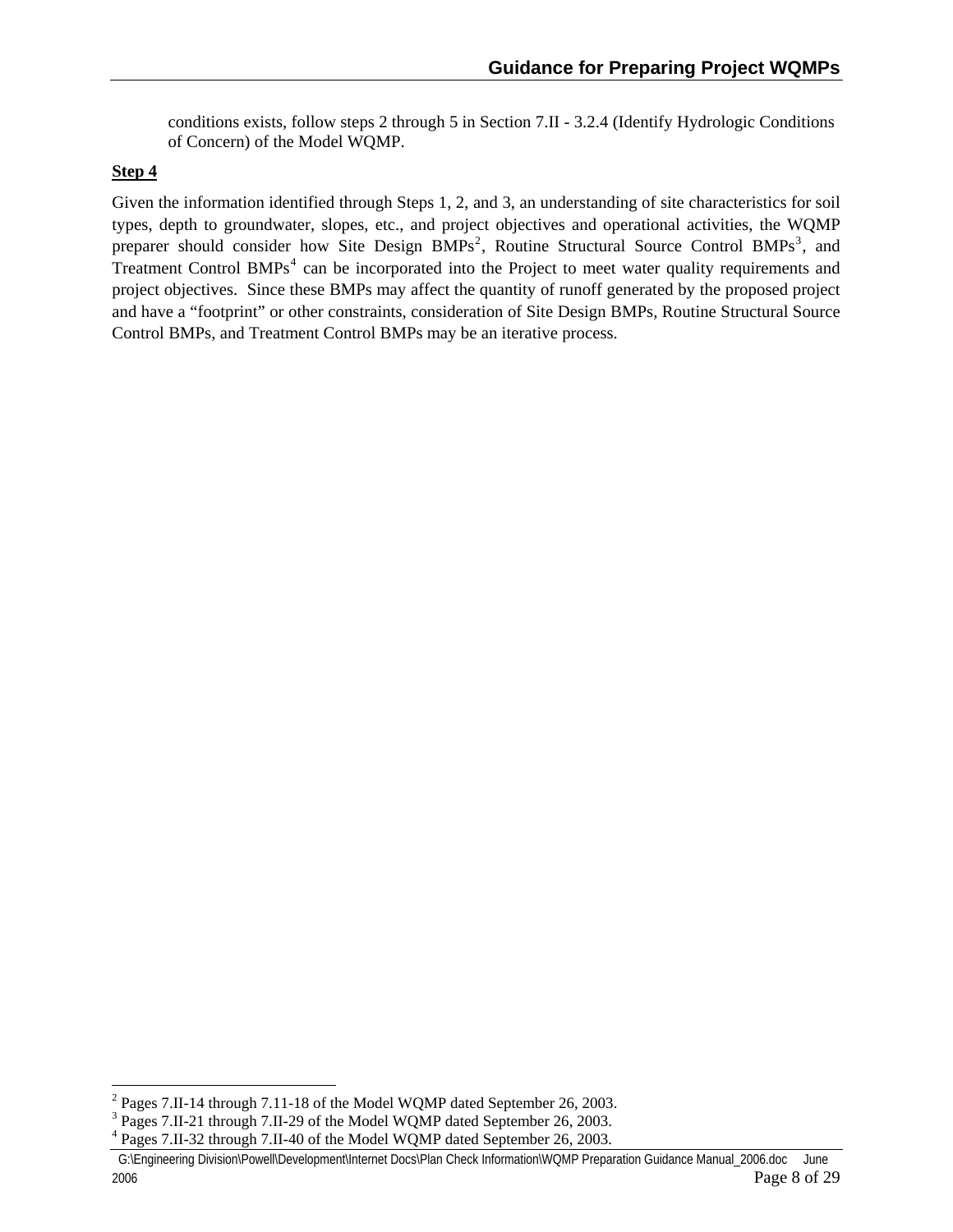## **3.0 WQMP PREPARATION**

<span id="page-8-0"></span>Once the necessary project information has been identified and/or obtained, the WQMP preparer should create the document in the format described in this guidance document and should include all of the required information. The Preparer's WQMP checklist included as Appendix C must be used to ensure that all of the necessary information has been addressed in the Project WQMP. The Preparer's WQMP Checklist must be completed and submitted with a Project WQMP.

## **3.1 Cover Page**

The cover page must provide the name and address of the project, the name and address of the project applicant (that is, the owner or developer), the name and address of the WQMP preparer, and the month, day, and year the Project WQMP was prepared or subsequently revised.

## **3.2 Owner's Certification**

The 2003 Orange County DAMP requires a signed, dated statement certifying that the provisions of the Project WQMP have been accepted by the project applicant and will be implemented and/or maintained. This statement must be signed by the owner or corporate representative with authority to make such a commitment on behalf of the owner. Please note that the Owner's Certification includes a statement that a copy of the Project WQMP will be maintained at the project site or project office, and that the Project WQMP will be reviewed with the facility operator, facility supervisors, employees, tenants, maintenance and service contractors, or any other party having responsibility for implementing portions of this Water Quality Management Plan. Figure 1 shows the certification statement.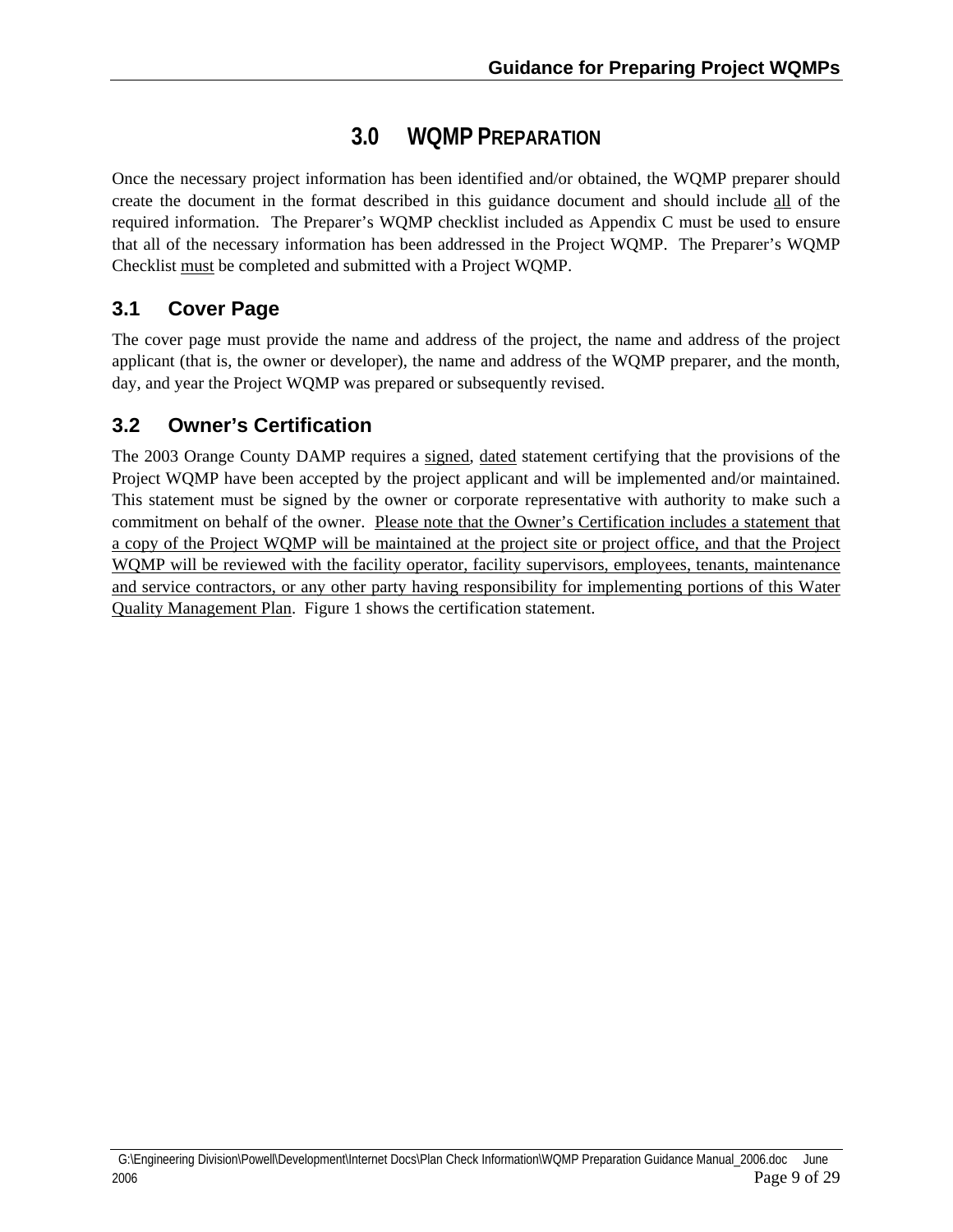#### **Figure 1. Certification Statement**

<span id="page-9-0"></span>This Water Quality Management Plan (WOMP) for the [insert project name] has been prepared for [insert] name of owner/developer] by [name of firm that prepared WOMP]. This WOMP is intended to comply with the requirements of the City of Huntington Beach  $[Tract/Parcel Map # \cdot$ , Conditional Use Permit #<sub>\_\_</sub>, Design Review #<sub>\_\_</sub>, and/or Site Development Permit/Application #\_] requiring preparation of a Project WQMP.

The undersigned, while it owns the subject property, is responsible for the implementation of the provisions of this plan and will ensure that this plan is amended as appropriate to reflect up-to-date conditions on the site consistent with the current Orange County Drainage Area Management Plan (DAMP), and the intent of the stormwater and urban runoff NPDES Permit and Waste Discharge Requirements for the County of Orange, Orange County Flood Control District and the incorporated Cities of Orange County under the jurisdiction of the Santa Ana Regional Water Quality Control Board. A copy of this WQMP will be maintained at the project site or project office.

This WQMP will be reviewed with the facility operator, facility supervisors, employees, tenants, maintenance and service contractors, or any other party having responsibility for implementing portions of this WQMP. At least one copy of the approved and certified copy of this WQMP shall be available on the subject property in perpetuity. Once the undersigned transfers its interest in the property, its successors-in-interest shall bear the aforementioned responsibility to implement and amend the WQMP.

Owner's Signature Date

Owner's Printed Name

Owner's Title/Position

Company

l

 $\overline{a}$ 

l

l

 $\overline{a}$ 

l

Company Address

Telephone No.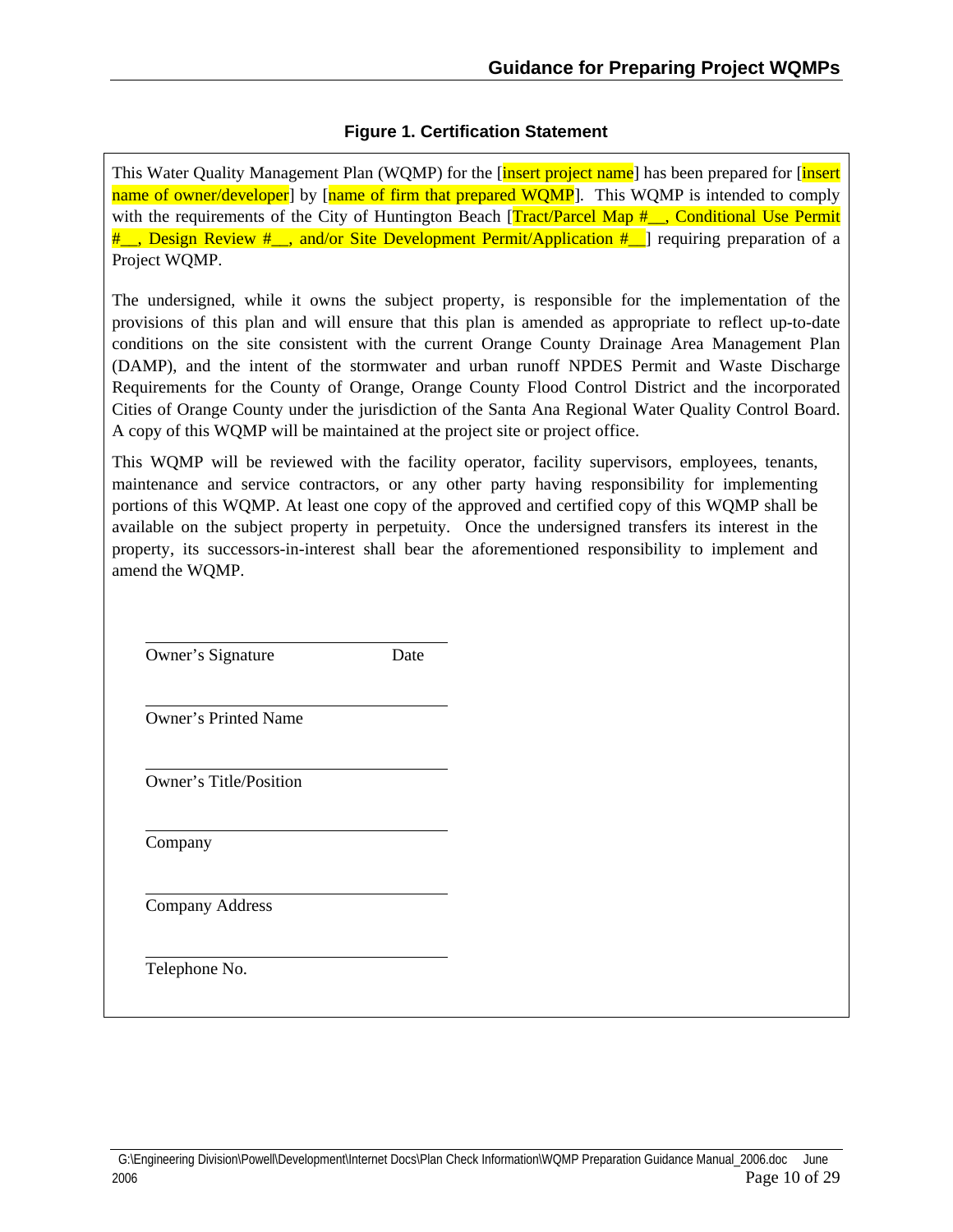## <span id="page-10-0"></span>**3.3 Project WQMP Table of Contents**

The Table of Contents must include the numbers and names for each section of the Project WQMP, from Section I to Section VII and the first page number of each section must be listed. The Project WQMP must include a separating tab for each major section and each appendix. It will be very helpful to the eventual users of the Project WQMP if all pages are numbered including the educational materials that are included in Section VII. An example of a Table of Contents for a Project WQMP is provided in Figure 2.

#### **Figure 2. Example Table of Contents**

## **TABLE OF CONTENTS Section I Tract or Discretionary Permit Number(s), Water Quality Condition(s) Number(s) and Conditions ……………………………………………………………………………..1 Section II Project Description………………………………………………………………………….2 Section III Site Description……………………………………………………………………………..4 Section IV Best Management Practices (BMPs)………………………………………………………6 IV.1 Site Design BMPs IV.2 Source Control BMPs IV.2.1 Routine Non-Structural BMPs IV.2.2 Routine Structural BMPs IV.3 Treatment Control BMPs Section V Implementation, Maintenance and Inspection Responsibility for BMPs (O&M Plan) …………..…………..…..…..…..…..…..…..…..…..…..…..……11 Section VI Location Map, Site Plan, and BMP Details ………………...……………………………12 Section VII Educational Materials…………………………………………………………………….14 Tables 1 Site Design BMPs 2 Routine Non-Structural BMPs 3 Routine Structural BMPs 4 Treatment Control BMPs Appendix A Conditions of Approval, Planning Commission Resolution \_\_\_\_\_\_ dated \_\_\_\_\_\_\_\_\_**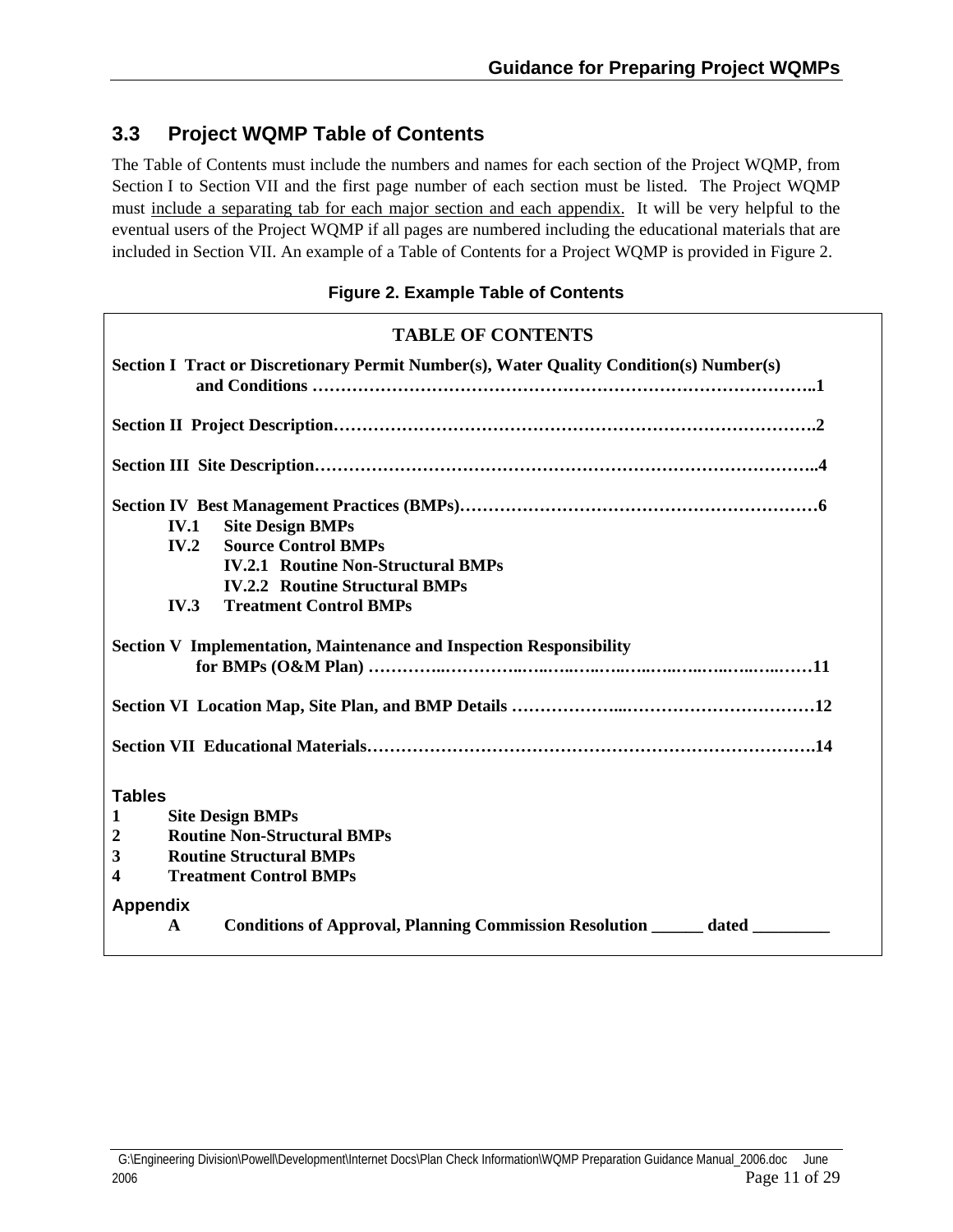### <span id="page-11-0"></span>**3.4 WQMP Section I – Tract or Discretionary Permit Number(s), Water Quality Condition Number(s) and Conditions.**

This section should specify the Lot and Tract/Parcel Map number describing the subject property. For example, such a sentence could read "The proposed Tract/Parcel Map is a subdivision of Tract/Parcel Map The City of Huntington Beach Permit/Application Number is proposed for Lot Number \_\_\_\_\_\_\_ of Tract/Parcel Map. The conditions of approval related to managing the quality of stormwater and urban runoff must be provided verbatim in the Project WQMP. The WQMP preparer should ensure that the final conditions of approval are used as a basis for preparing the Project WQMP. A complete copy of the final Resolution of Approval (that is, the conditions of approval) should be included as an appendix to the Project WQMP. Therefore, Section I should also include the following statement:

"A complete copy of the signed Conditions of Approval, Planning Commission Resolution dated are included as Appendix A."

## **3.5 WQMP Section II – Project Description**

The objective in preparing the Project Description is to completely and accurately describe the proposed project, where facilities and structures will be located, what activities will be conducted and where, what kinds of materials will be used and/or stored, how and where materials will be delivered, what kinds of wastes will be generated, what BMPs are being implemented, etc. A comprehensive and well-written project description will minimize review time and preclude questions that arise from a poorly written project description that does not provide all of the necessary information.

For all Project WQMPs, the Project Description must:

- Identify the planning area or community name.
- **Provide the project size, including buildings and any related improvements and landscaping.**
- Identify the percent of site that will be covered by impermeable surfaces.
- Describe paved areas, including type and location of parking (e.g., surface, garage, carport, etc.), type of paved surface to be constructed, and portion(s) of the site (perimeter, northeast corner, carport adjacent to each structure, etc.) on which parking will be located.
- Describe landscaped areas in relation to the project site layout.
- **EXECUTE:** Clearly describe each of the types of facilities/structures included in the project and the activities that will be conducted once the project is completed. For example, a commercial development project may include multiple types of facilities such as a car wash, fuel dispensing facility and a convenience store.
- Identify what kinds of materials will be used and/or stored and where. Describe the location(s) of outdoor materials storage area(s) and type(s) of materials expected to be stored outdoors, if any.
- $\blacksquare$  Describe how and where materials will be delivered. Specify location (s) of designated delivery entrances/areas and loading docks. Below-grade loading docks must be identified as such.
- Identify what kinds of wastes will be generated.
- Identify the activities (including materials/waste storage and/or handling) that will occur or be conducted outdoors and the associated areas that will be exposed to precipitation, stormwater runoff, or authorized non-stormwater discharges. [Authorized non-stormwater discharges are uncontaminated flows of water such as potable water, atmospheric condensates from refrigeration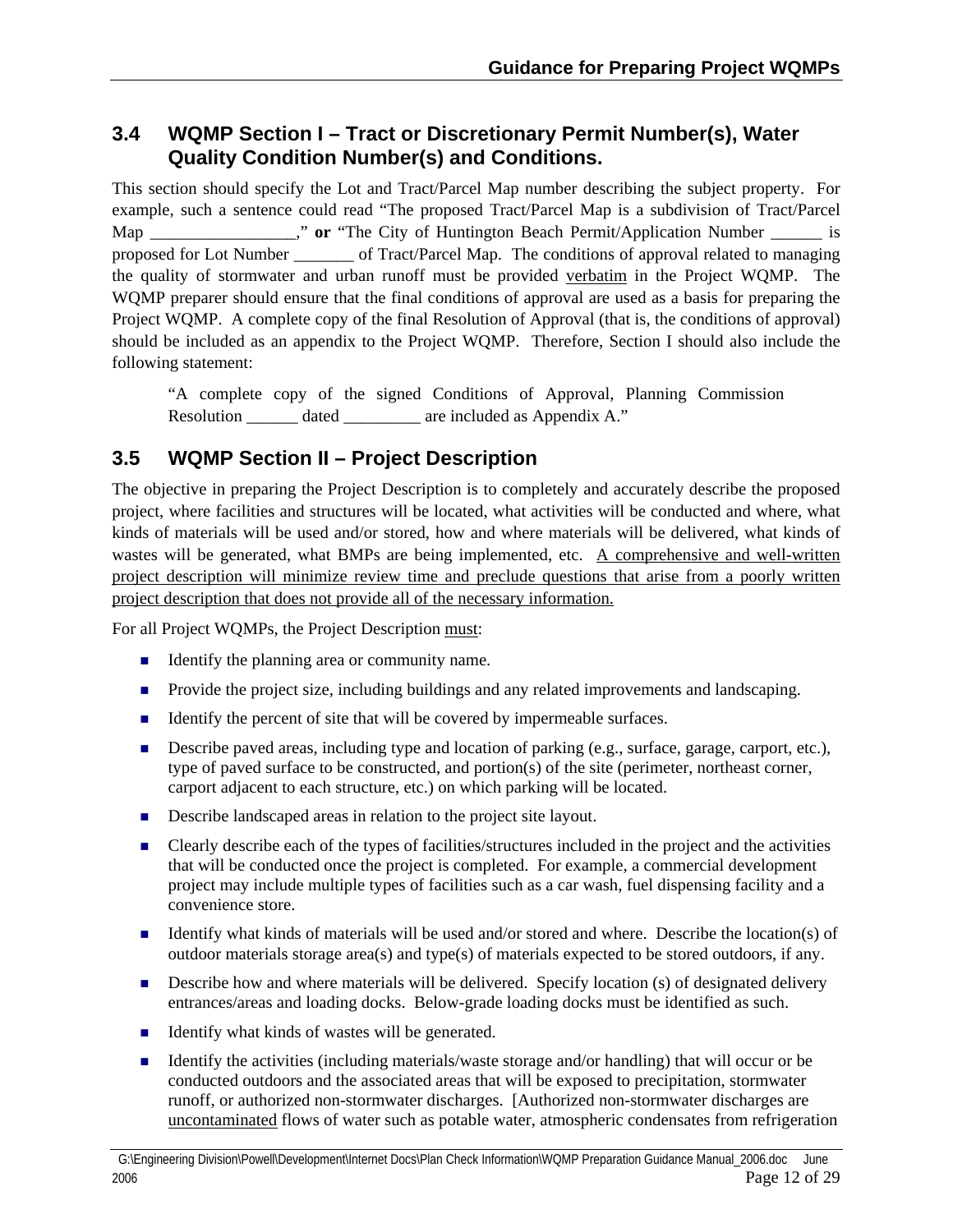<span id="page-12-0"></span>units, air conditioning units, or compressors, landscape irrigation overspray or drainage, foundation or footing drainage, or fire hydrant flushing.]

- **Describe activities or equipment that may generate dust and particulates as well as the area that** would be impacted by the dust or particulates.
- Describe ownership of all portions of the project (e.g., open space, landscaped lots, easements, streets or stormwater drainage facilities that will remain privately owned, streets or stormwater drainage facilities that will revert to public ownership and operation, etc.).
- Identify if a homeowners or property owner's association will be formed and the conditions that will ensure the establishment of the association.
- Identify the potential/anticipated stormwater or urban runoff pollutants reasonably anticipated to be associated with the project.

For commercial/industrial projects, the Project Description must:

- **Provide the Standard Industrial Classification (SIC) Code(s) that best describes the post**construction operation/activity. SIC Codes can be found at [www.osha.gov/oshstats/sicser.html](http://www.osha.gov/oshstats/sicser.html).
- Specify location(s) for each type of food preparation, cooking and/or eating area(s), if any.
- Specify if there will be commercial car washing, auto repair (include number of service bays), and/or vehicle fueling (include number of fuel pumps).

For residential projects, the Project Description must:

- **Provide the range of lot and home sizes, identify number of attached versus detached dwelling** units, etc.
- Describe pools, parks, open spaces, tot lots, etc., and any maintenance issues related to them.

### **3.6 WQMP Section III – Site Description**

The Site Description must describe the project area and surrounding areas in sufficient detail to allow the project location to be plotted on a map.

For all projects, the WQMP Site Description must:

- **Provide the general and specific location, site address, and size (acreage to the nearest 1/10 acre).** If the project is part of a larger already developed site, only give the acreage of the project.
- Identify the zoning or land use designation.
- Identify the site soil types and the quantity and percentage of pervious and impervious surface for pre-project and project conditions.
- Include a description of site drainage (pre-project and project conditions) and how it ties with drainage of surrounding property. For example, "Prior to project construction, the on-site drainage sheet flows to the north and discharges via curb drains to Washburn Street, which discharges to Rock Creek." After completion of construction, the on-site underground drainage system will connect underground to the municipality's 48-inch storm drain line which discharges into Badger Channel, which ultimately discharges into Rock Creek." This section should include a statement that the Project WQMP Site Plan shows drainage flow arrows and how site drainage ties into the vicinity's drainage system.
- Identify the watershed in which the project is located as well as the downstream receiving waters.
- Ξ Identify known water quality impairments (e.g., 303(d) list) and established TMDLs.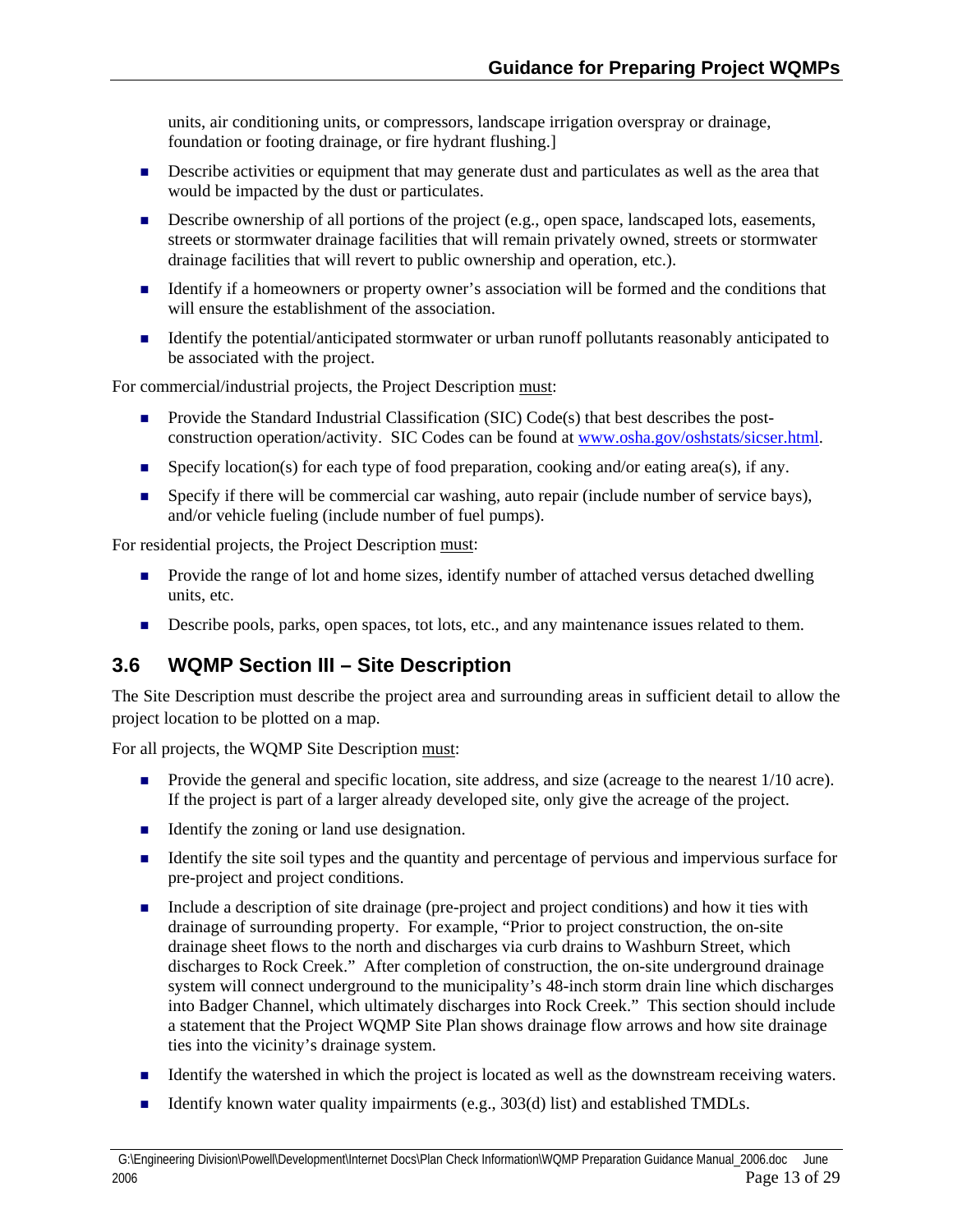<span id="page-13-0"></span>**IDENTIFY CONTENT IS A LOCAL EXALGE IS A LOCAL EXAS** And Areas of Special Biological Significance (ASBSs) within the vicinity and their proximity to the project.

Additionally, for all **Priority Projects**, the Project WQMP must identify hydrologic conditions of concern, if any.

## **3.7 WQMP Section IV – Best Management Practices**

A Project WQMP describes the Best Management Practices (BMPs) that will be implemented and maintained throughout the life of a project. It will be used by property owners, facility operators, tenants, facility employees, maintenance contractors, etc. to prevent and minimize water pollution that can be caused by stormwater or urban runoff. As such, the description of each BMP should reflect the nature of the activities to be conducted and provide guidance specific to their application in the project. **Merely restating the BMP categories and/or descriptions presented in the Model WQMP does not provide sufficient guidance to those with responsibility for implementing the Project WQMP.** 

If the project has been identified as a **Priority Project**, the Project WQMP must incorporate:

- Site Design BMPs, as appropriate;
- Source Control BMPs (routine non-structural and routine structural); and
- Treatment Control BMPs (or participation in a regional or watershed program).

**Non-Priority Projects** must incorporate:

- Site Design BMPs, as appropriate, and
- Source Control BMPs (routine non-structural and routine structural).

## *3.7.1 WQMP Section IV.1, Site Design BMPs*

Site Design BMPs should be considered for all projects and must be considered for **Priority Projects**. The Site Design BMPs subsection of the Project WQMP must describe how site design concepts were considered and incorporated, as appropriate, into the project plans.

Projects, through a combination of BMPs, should be designed to:

- **Minimize the introduction of pollutants generated from site runoff to the municipal storm drain** system.
- **Control operational phase peak stormwater runoff discharge rates and velocities in order to** maintain or reduce pre-development downstream erosion rates and to protect stream habitat.

Projects can address these two objectives by the incorporation of Site Design BMPs, as appropriate, which are intended to mimic the natural hydrologic environment by:

- Reducing imperviousness, conserving natural resources and areas, maintaining and using natural drainage courses in the municipal storm drain system, and minimizing clearing and grading.
- **Providing runoff storage measures dispersed uniformly throughout a site's landscape with the use** of a variety of detention, retention, and runoff practices.
- **Implementing on-lot hydrologically functional landscape design and management practices.**

In order to adequately address Site Design BMPs in a Project WQMP, the WQMP preparer must review pages 7.II-15 through 7.II-18 in the Model WQMP. Table 1, Site Design BMPs, must be completed and included in the Project WQMP in the Site Design BMP subsection. If a Site Design BMP Concept is not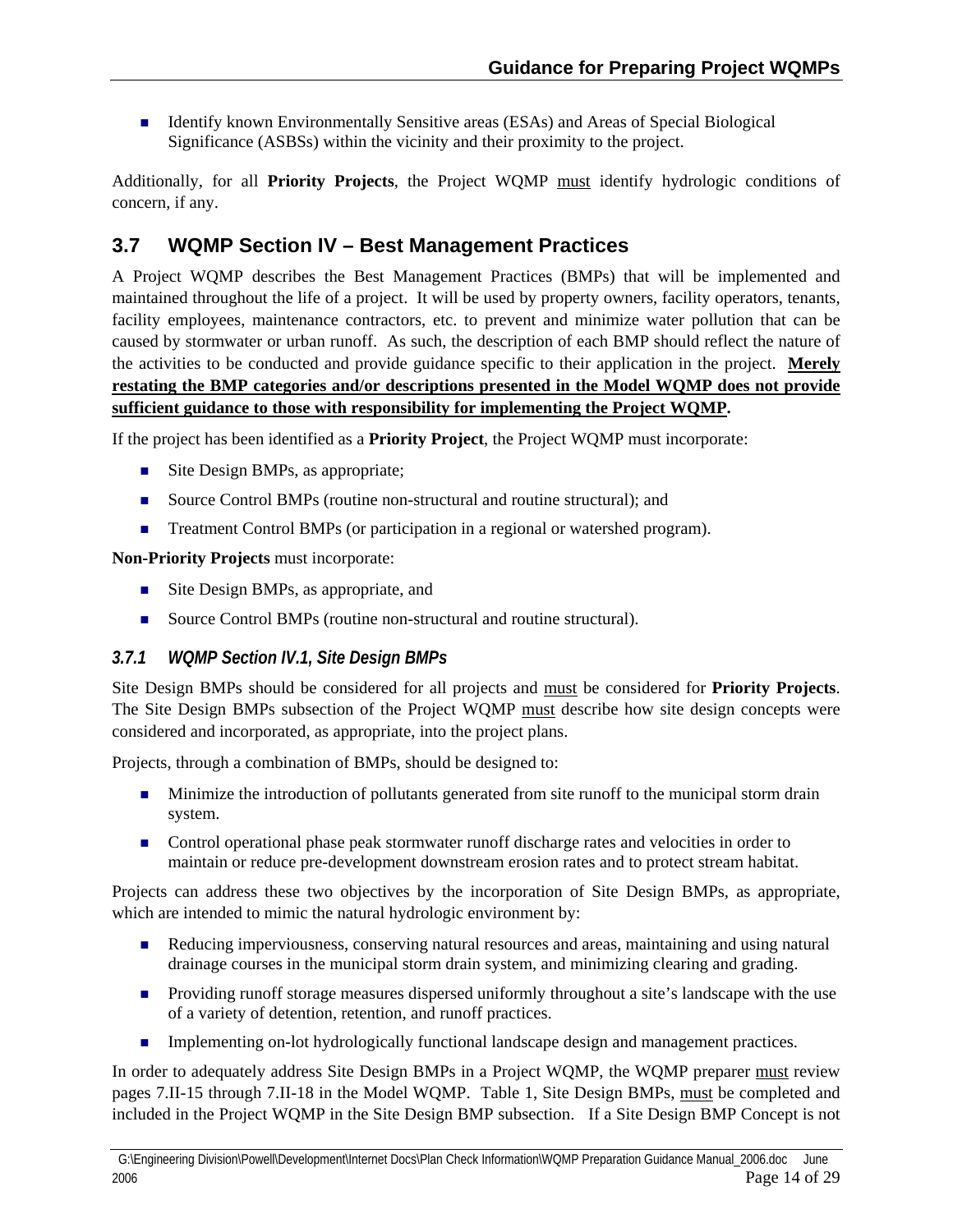<span id="page-14-0"></span>utilized, justification must be provided in Table 1. Following the completed Table 1, provide the narrative describing how Site Design BMPs were incorporated, as appropriate, into the proposed project.

| Site Design BMP Concept                                                             |  | Included? |                             |
|-------------------------------------------------------------------------------------|--|-----------|-----------------------------|
|                                                                                     |  | No        | If no, state justification. |
| Minimize Directly Connected Impervious Areas (DCIAs)<br>(C-Factor Reduction)        |  |           |                             |
| Create Reduced or "Zero Discharge" Areas<br>(Runoff Volume Reduction) <sup>1</sup>  |  |           |                             |
| Minimize Impervious Area/Maximize Permeability<br>(C-Factor Reduction) <sup>2</sup> |  |           |                             |
| Conserve Natural Areas<br>(C-Factor Reduction)                                      |  |           |                             |

Detention and retention areas incorporated into landscape design provide areas for retaining and detaining stormwater flows, resulting in lower runoff rates and reductions in volume due to limited infiltration and evaporation. Such Site Design BMPs may reduce the size of Treatment Control BMPs.

2 The "C Factor" is a representation of the ability of a surface to produce runoff. Surfaces that produce higher volumes of runoff are represented by higher C Factors. By incorporating more pervious, lower C Factor surfaces into a development, lower volumes of runoff will be produced. Lower volumes and rates of runoff translate directly to lowering treatment requirements.

#### *3.7.2 Section IV.2: Source Control BMPs*

Routine Source Control BMPs (routine non-structural BMPs, routine structural BMPs, and BMPs for individual categories/project features) are required to be incorporated in **all** new development and redevelopment projects, unless they do not apply due to the project features and characteristics.

#### **Section IV.2.1, Routine Non-Structural BMPs**

Table 2, Routine Non-Structural BMPs, must be completed and included in the Project WQMP. The table must indicate all BMPs that will be incorporated in the proposed project. For those designated as not applicable, briefly state the reason why in the appropriate column.

Following Table 2 in the Project WQMP, provide narrative describing each BMP that will be implemented by the proposed project including implementation procedures, frequency, and the entity or party responsible for implementation. **Again, merely restating the BMP descriptions presented in the Model WQMP does not provide sufficient guidance to those with responsibility for implementing the Project WQMP.**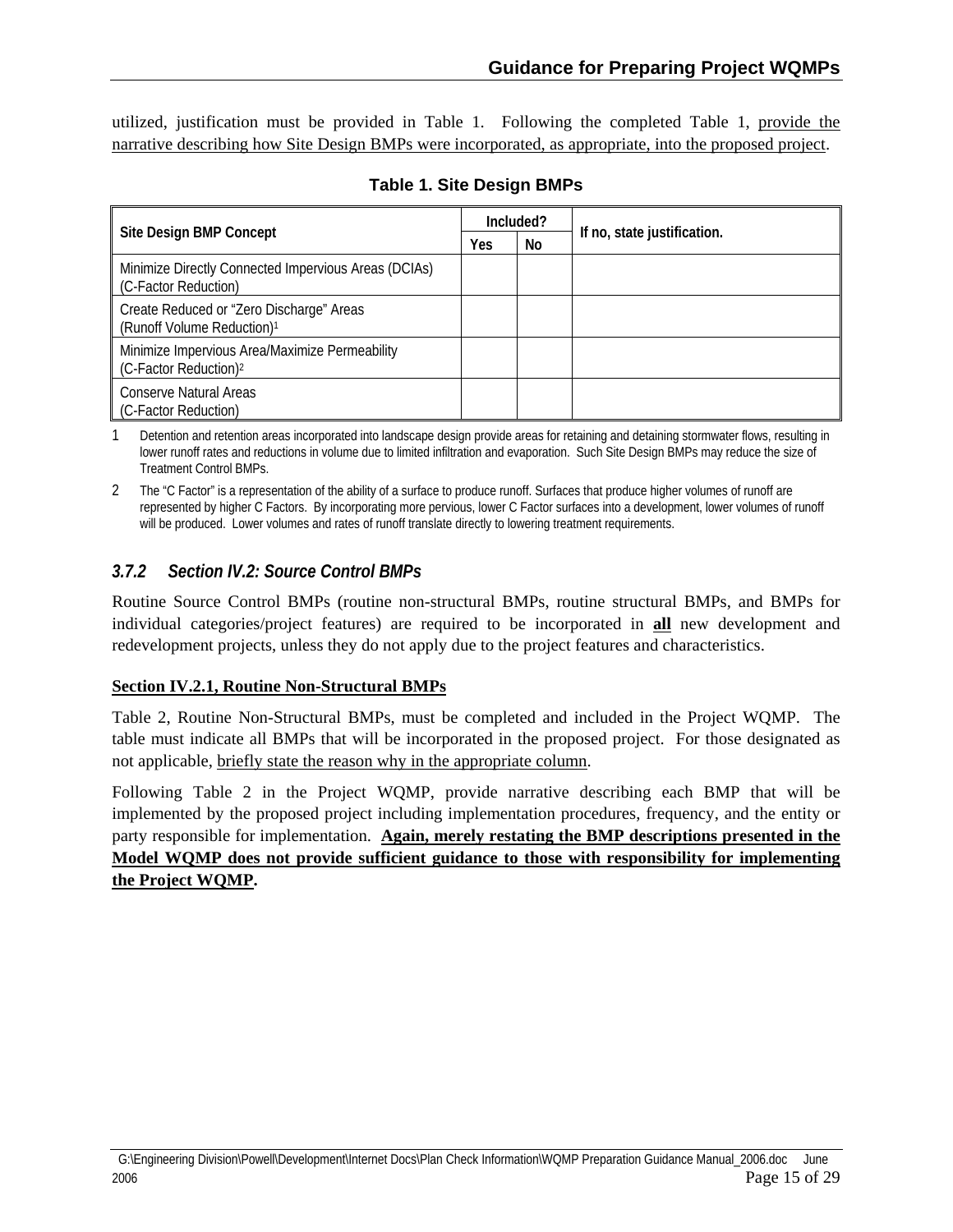<span id="page-15-0"></span>

| <b>BMP</b>      |                                                      |          | <b>Check One</b> | If not applicable, state brief                                           |
|-----------------|------------------------------------------------------|----------|------------------|--------------------------------------------------------------------------|
| No.             | Name                                                 | Included | Not Applicable   | reason.                                                                  |
| N1              | Education for Property Owners, Tenants and Occupants |          |                  |                                                                          |
| N <sub>2</sub>  | <b>Activity Restriction</b>                          |          |                  |                                                                          |
| N <sub>3</sub>  | Common Area Landscape Management                     |          |                  |                                                                          |
| N4              | <b>BMP Maintenance</b>                               |          |                  |                                                                          |
| N <sub>5</sub>  | Title 22 CCR Compliance                              |          |                  |                                                                          |
| N <sub>6</sub>  | Local Water Quality Permit Compliance                |          | X                | The City of Huntington Beach<br>does not issue water quality<br>permits. |
| N7              | Spill Contingency Plan                               |          |                  |                                                                          |
| N <sub>8</sub>  | Underground Storage Tank Compliance                  |          |                  |                                                                          |
| N9              | Hazardous Materials Disclosure Compliance            |          |                  |                                                                          |
| N <sub>10</sub> | Uniform Fire Code Implementation                     |          |                  |                                                                          |
| N11             | Common Area Litter Control                           |          |                  |                                                                          |
| N12             | <b>Employee Training</b>                             |          |                  |                                                                          |
| N13             | Housekeeping of Loading Docks                        |          |                  |                                                                          |
| N14             | Common Area Catch Basin Inspection                   |          |                  |                                                                          |
| N <sub>15</sub> | Street Sweeping Private Streets and Parking Lots     |          |                  |                                                                          |
| $N17**$         | <b>Retail Gasoline Outlets</b>                       |          |                  |                                                                          |

**Table 2. Routine Non-Structural BMPs** 

\*\* There is no BMP with the designation N16.

#### *N1, Education for Property Owners, Tenants and Occupants*

Materials (brochures, booklets, operating manuals, etc.) applicable and appropriate for educating and/or training property owners, tenants, facility operators, employees, and others must be provided in Section VII of the Project WQMP. Therefore, this BMP narrative should include a statement to that effect. The concepts that will be addressed by the educational and training materials must be described in the narrative for BMP N1, as well as the schedule (frequency) and entity responsible for providing education/training. For example, in a residential development, homeowners might receive educational materials upon closing escrow and annually thereafter, or industrial facility employees may receive training during new employee orientation and annually thereafter.

The educational or training materials described and then included in Section VII should reflect the facilities and activities to be conducted by the proposed project. For residential development, some of the topics included in the educational materials may address landscape maintenance, maintenance of irrigation systems, proper disposal of pet waste, and/or illegal dumping (used oil, paints, masonry or concrete washout, etc.). For industrial or commercial development, some of the topics that may be applicable are grounds and building maintenance, proper storage of materials and wastes, parking lot cleaning, spill containment and cleanup, etc. Educational or training materials that are not relevant to a project should not be included in Section VII of the Project WQMP.

For developments with no Home Owners Association (HOA)/Property Owners Association (POA) or with HOAs/POAs of less than 50 dwelling units, educational materials regarding general housekeeping practices that contribute to the protection of stormwater quality must be provided to the first residents/occupants/tenants by the developer. Thereafter, such materials will be available through the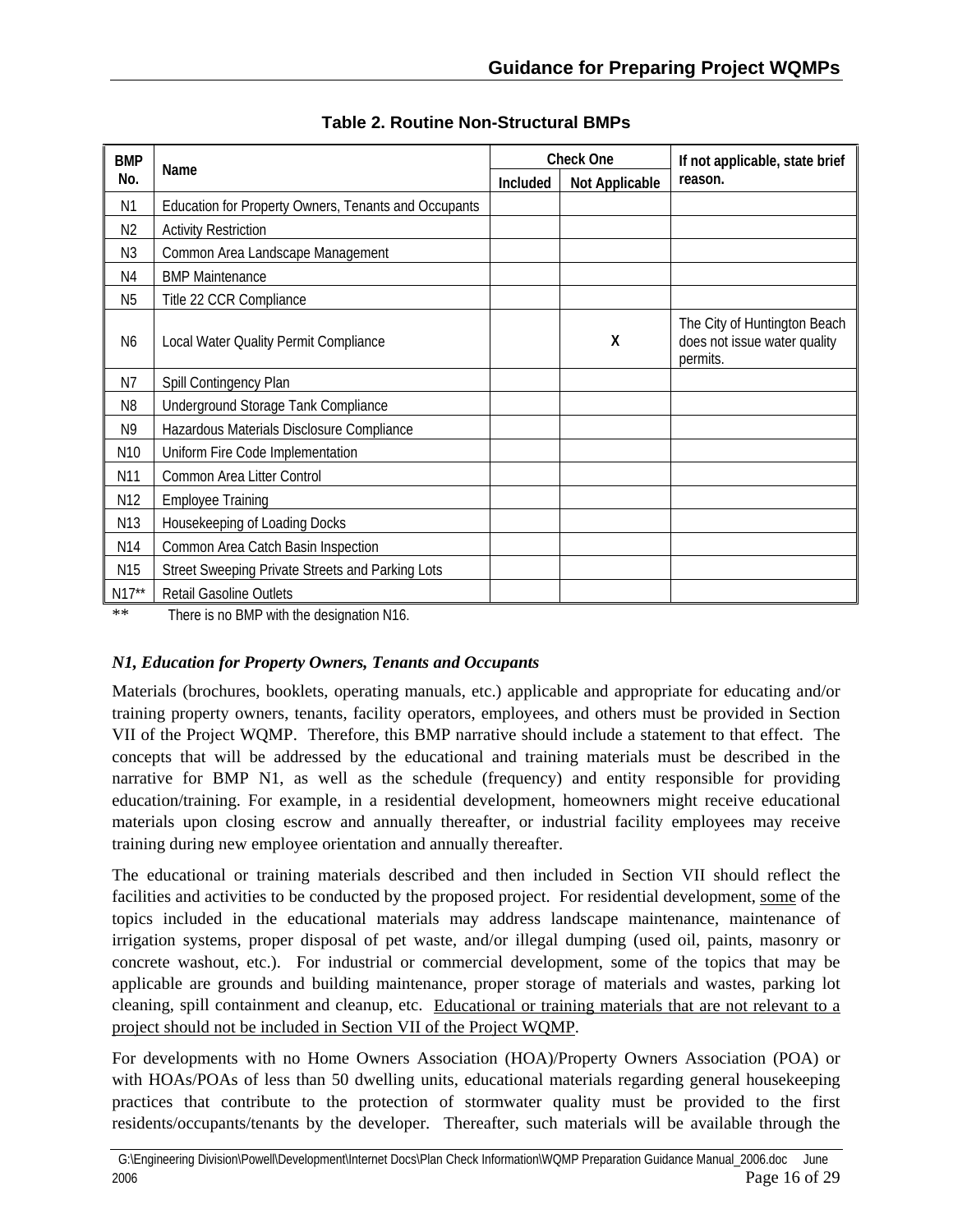municipal stormwater education program. Activity-specific materials should be provided for residential, office commercial, retail commercial, vehicle-related commercial and industrial uses.

For developments with a HOA/POA and residential projects of more than 50 dwelling units, project conditions of approval will require that the HOA/POA provide environmental awareness education materials, made available by the municipal stormwater education program. These materials will describe the use of chemicals (including household type) that should be limited to the property, with no discharge of wastes via hosing or other direct discharge to gutters, catch basins and storm drains.

#### *N2, Activity Restrictions*

The Project WQMP must identify the specific Conditions, Covenants, and Restrictions (CC&Rs), lease terms, or other policies that are or will be applicable to a project in restricting or prohibiting activities once the project is operational. The Project WQMP must also identify the entity or person that will enforce activity prohibitions or restrictions.

Some examples of activity restrictions that promote water quality protection are:

- **Prohibit discharges of fertilizer, pesticides, or animal wastes to streets or storm drains.**
- **Prohibit blowing or sweeping of debris (leaf litter, grass clippings, litter, etc.) into streets or storm** drains.
- **Prohibit connections of pool/spa drains to streets or storm drains.**
- Requirement to keep dumpster lids closed at all times.
- Requirement to keep trash receptacles covered or sheltered by a roof overhang or canopy.
- **Prohibit discharges of paint or masonry wastes to streets or storm drains.**
- **Prohibit the washing kitchen wastes or kitchen equipment (restaurant, fast food, grocery store** deli, bakery, etc.) to stormwater drainage features.
- **Prohibit vehicle washing, maintenance, or repair on the premises or restrict those activities to** designated areas.

#### *N3, Common Area Landscape Management*

The Project WQMP must identify the specific procedures that will be implemented by a project (postconstruction) to manage landscaped common areas, comply with the applicable water conservation ordinance, and to properly manage the use of fertilizers and pesticides. Reference to County of Orange Ordinance No. 3802 should not be made unless the project is in the unincorporated area of Orange County. The WQMP preparer should obtain the appropriate water conservation ordinance and identify the provisions that would relate to properly managing irrigation to reduce usage and/or minimize excess runoff. Additionally, if the project will utilize reclaimed water for irrigation, the special conditions that apply to the use of reclaimed water must be described. The BMP narrative must briefly describe maintenance activities, identify the person or entity responsible for these activities and specify a schedule of maintenance. The WQMP preparer should consider the following questions: Will the irrigation system be inspected periodically to identify and correct excessive overspray, poorly directed sprinkler heads, broken sprinkler heads, etc.? Will the turf and planters be inspected periodically for dead or dying vegetation or for areas that are eroding? What policies will be followed for the application of fertilizers and pesticides?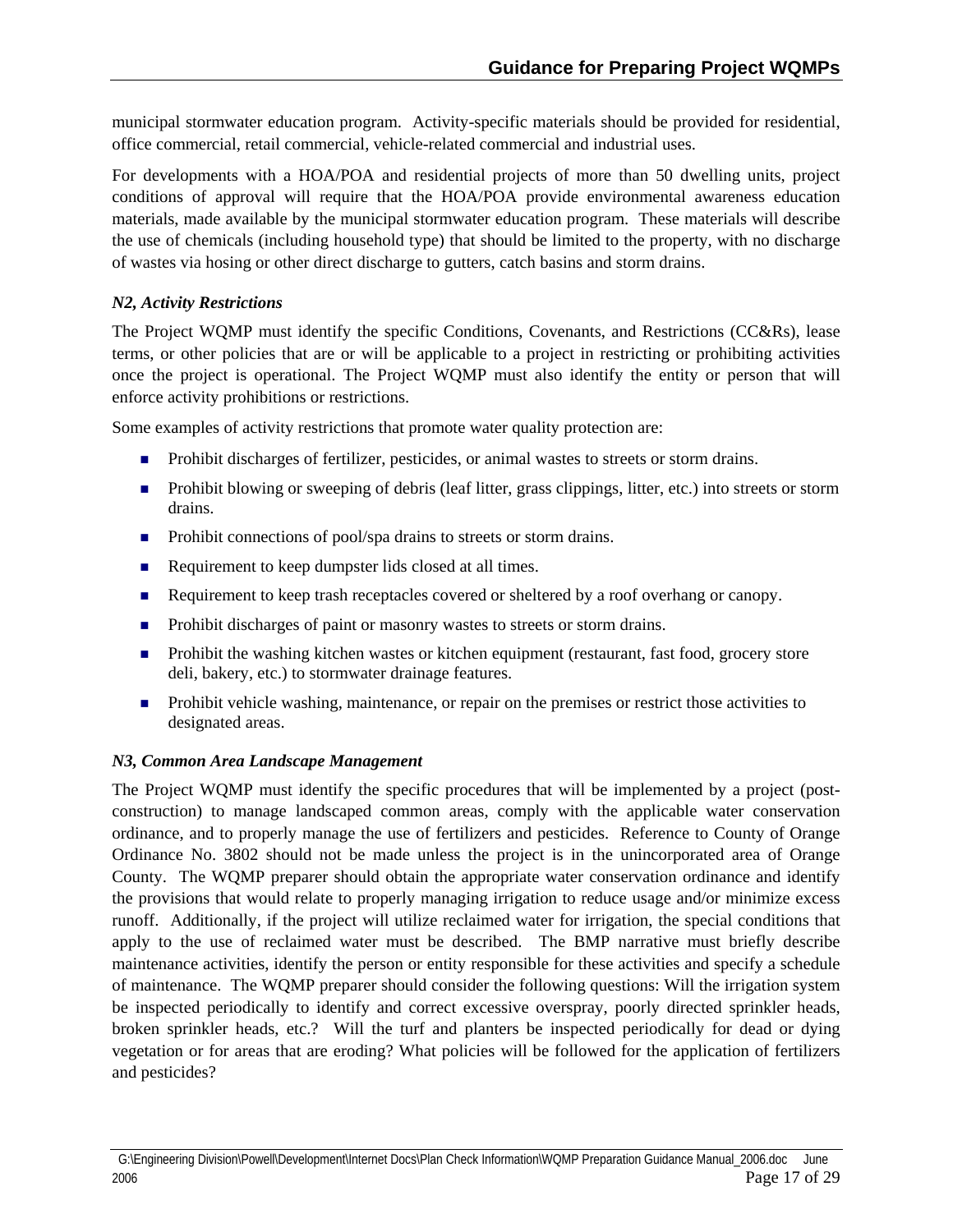#### *N4, BMP Maintenance*

The preference for the discussion of BMP maintenance is that implementation frequency/schedule and implementation and maintenance procedures be described with each specific BMP rather than in this separate section. If this approach is used, then the only statement necessary in this section is, "BMP maintenance, implementation schedules, and responsible parties are included with each specific BMP narrative."

#### *N5, Compliance with Title 22 California Code of Regulations*

If no hazardous wastes will be generated during operation of a project, that fact should be provided as the "brief reason" in the Table 2 (Routine Non-Structural BMPs). However, if hazardous wastes will be generated and/or stored, the Project WQMP must describe how a project will comply with local and state requirements, what type of waste will be generated, how it will be stored and disposed, and who will be responsible for maintaining records. A general statement that the facility will comply with the requirements is not sufficient.

#### *N6, Local Water Quality Permit Compliance*

At this time, neither the County of Orange nor the Cities issue water quality permits.

#### *N7, Spill Contingency Plan*

Typically spill contingency plans apply to those facilities having bulk liquid storage such as aboveground or underground storage tanks, pipelines, storage of multiple 55-gallon drums, fueling pumps, etc. Where applicable, a Project WQMP must describe the types and quantities of containment and cleanup materials that will be available onsite and where; and describe agency notification containment, cleanup, and disposal procedures as well as reporting requirements. If a formal spill plan will be prepared, the Project WOMP must identify the party responsible for developing and updating the spill plan and must state where the spill plan will be kept onsite.

#### *N8, Underground Storage Tank Compliance*

If the proposed project includes underground storage tanks, the Project WQMP must describe how the facility will comply with State regulations for underground storage tanks. These regulations are enforced by the County Environmental Health Department on behalf of the State. Information regarding California's underground storage tank regulations can be found at [www.waterboards.ca.gov/ust/.](http://www.waterboards.ca.gov/ust/) A general statement that the facility will comply with the requirements is not sufficient.

#### *N9, Hazardous Materials Disclosure Compliance*

If the proposed project (post-construction) will include the storage and use of hazardous materials, the Project WQMP must provide guidance to the owner, operators and employees regarding compliance with hazardous materials disclosure regulations. If hazardous materials will be stored or used, the Project WOMP must identify the person/entity responsible for preparation of the "Chemical Inventory and Business Emergency Plan" and the administering agency for hazardous materials disclosure. For the City of Huntington Beach the Fire Department is the administering agency. [More information regarding compliance with hazardous materials disclosure regulations can be found at [www.ocfa.org/business/hmss/rmppage2.htm.](http://www.ocfa.org/business/hmss/rmppage2.htm)] A general statement that the facility will comply with the requirements is not sufficient.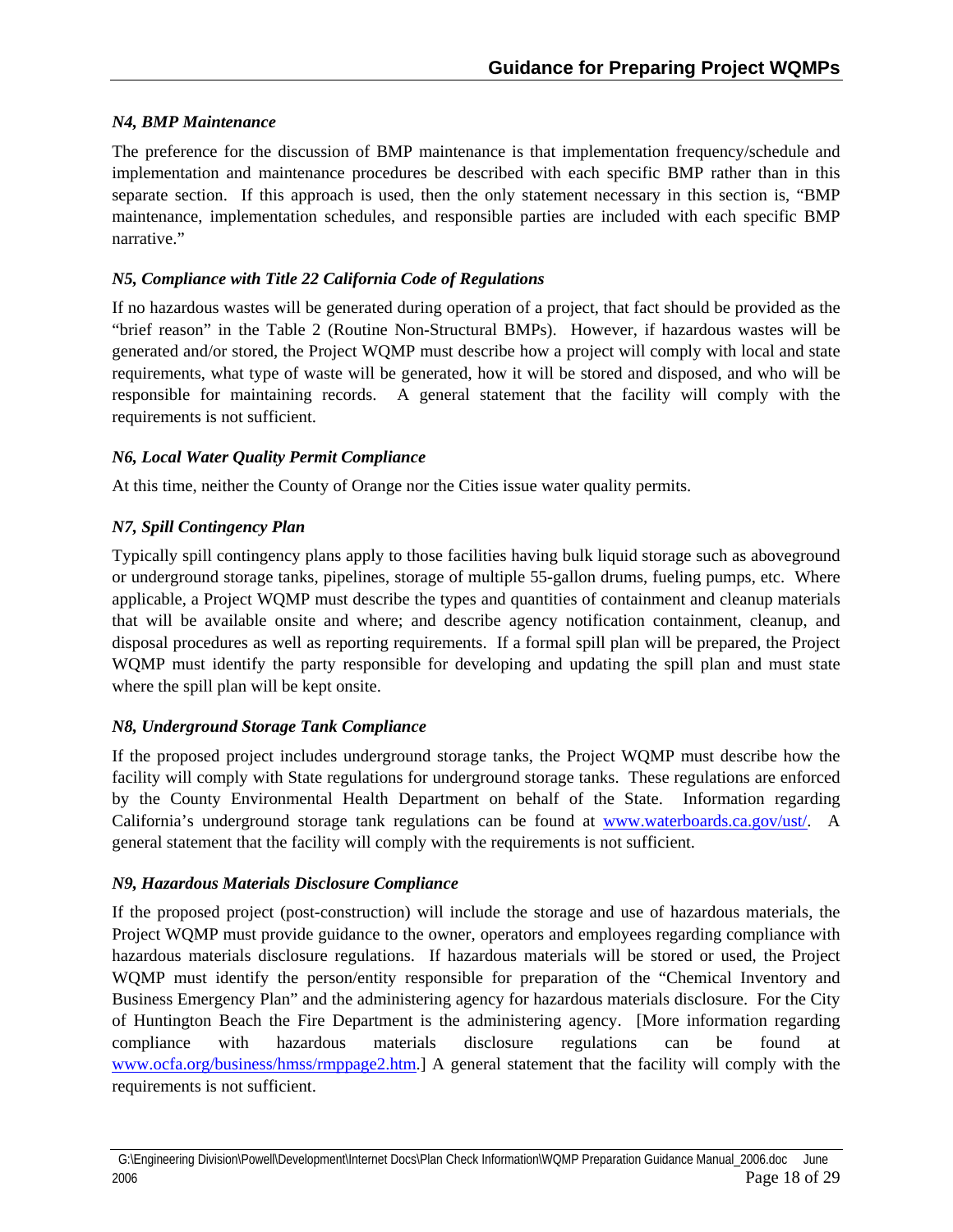#### *N10, Uniform Fire Code Implementation*

Article 80 of the Uniform Fire Code addresses the proper management of hazardous materials and emergency response plans. The Project WQMP must provide guidance to the owner, operators and employees in the compliance with Article 80 of the Uniform Fire Code enforced by the applicable fire protection agency. [More information regarding compliance with Article 80 can be found at [www.ocfa.org/business/hmss/index.htm](http://www.ocfa.org/business/hmss/index.htm).] A general statement that the facility will comply with the requirements is not sufficient.

#### *N11, Common Area Litter Control*

For industrial/commercial developments and for developments with HOAs/POAs, the projects are required to implement trash management and litter control procedures in the common areas. The Project WQMP must describe the common area litter control measures including where trash receptacles will be provided for public use, how frequently trash receptacles will they be emptied, inspection of common areas for litter, noting trash disposal violations by tenants/homeowners or businesses, reporting violations to the owner/HOA/POA for investigation, and identifying the person or entity responsible for implementation.

#### *N12, Employee Training*

This BMP refers to the education program (see N1), as it would apply to employees of industrial or commercial facilities. In addition to the information required by BMP N1, if the proposed project is being constructed for an unspecified use, the developer/owner must describe how this education requirement will be met by future operators/owners.

#### *N13, Housekeeping of Loading Docks*

Loading docks or shipping/receiving areas are typically found at retail, wholesale, and industrial facilities, and some types of commercial buildings. These loading docks and shipping/receiving areas should be kept in a clean and orderly condition through regular sweeping and litter control and immediate cleanup of spills and broken containers. Cleanup procedures should minimize or eliminate the use of water. If washdown water is used, it must be contained, collected, and disposed of in an approved manner and not discharged to the storm drain system. The Project WQMP must describe the procedures, frequency (e.g., daily cleaning), and responsible party for loading dock or shipping/receiving area housekeeping. If the loading dock is below grade, procedures for properly managing spills or accumulated runoff in truck wells must be described, including signage and training of employees.

#### *N14, Common Area Catch Basin Inspection*

For industrial/commercial developments and for developments with privately maintained drainage systems, the owner is required to have at least 80% of drainage facilities inspected, cleaned and maintained on an annual basis with 100% of the facilities included in a 2-year period. Cleaning should take place in the late summer/early fall prior to the start of the rainy season. Drainage facilities include catch basins (storm drain inlets) detention basins, sediment basins, open channels, and lift stations.

The Project WQMP must provide guidance to the owner, operators and/or employees for conducting catch basin inspections and cleaning. The Project Description section of the Project WQMP identifies which catch basins will remain private property as opposed to ownership being transferred to another entity (e.g., a city, Orange County Flood Control District, Caltrans, etc.). The Project WQMP must identify the frequency (i.e., annually in the month of October, monthly, bi-annually) for catch basin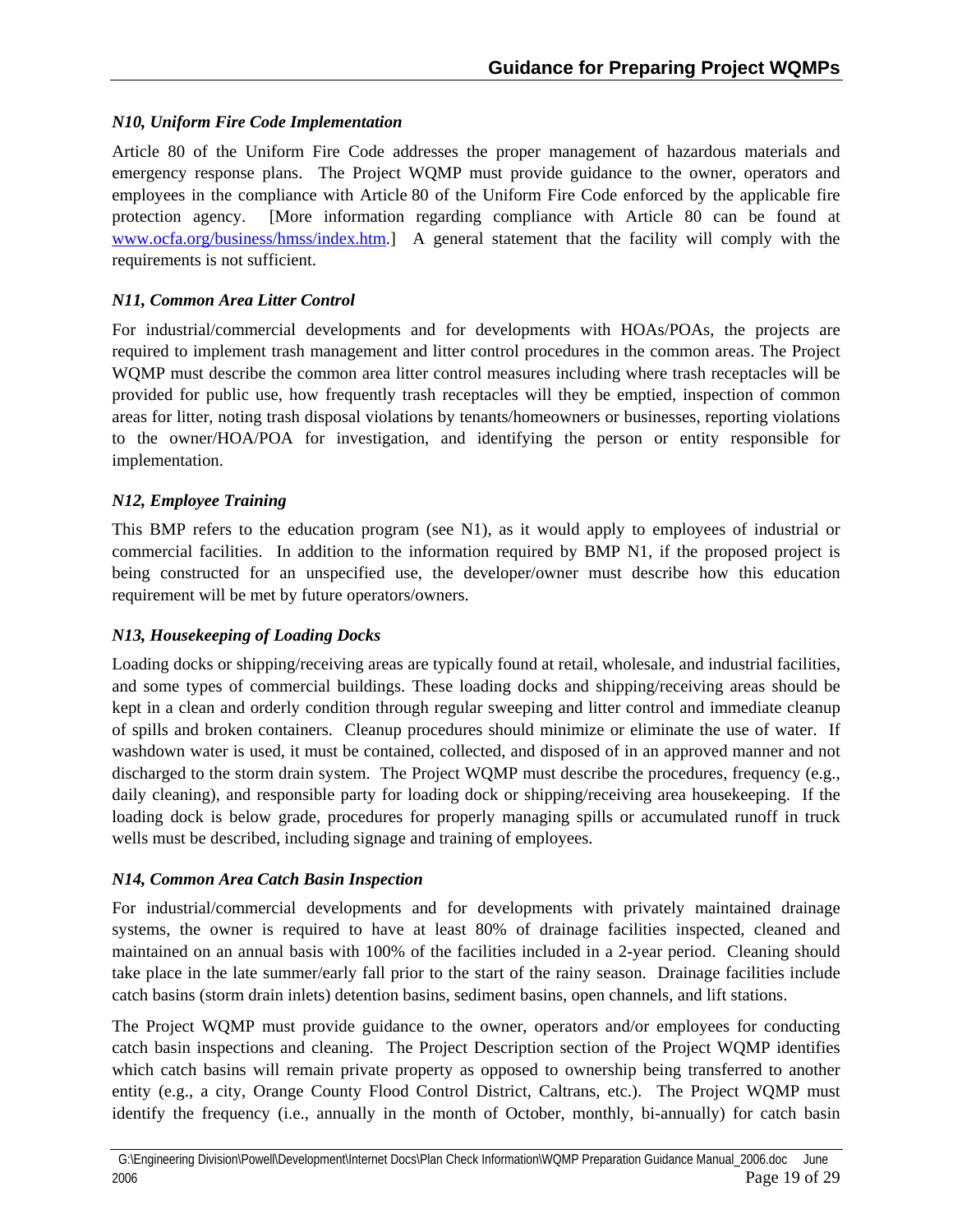inspection, the criteria for determining when a catch basin requires cleaning (e.g., 40% full, 75% full, with every inspection, etc.), and the responsible party.

#### *N15, Street Sweeping Private Streets and Parking Lots*

At a minimum, streets and parking lots are required to be swept prior to the rainy season, in late summer or early fall. The Project WQMP must describe the manner and frequency of private street and parking lot cleaning and proper disposal of the accumulated sweeping waste. As examples, parking lots of commercial office buildings might be swept weekly or monthly, while parking lots for grocery stores or fast food establishments might be swept daily. Private streets in residential developments might be swept bi-weekly during October through April and monthly during May through September. Parking areas for automotive repair facilities may establish a schedule for periodically removing accumulated automotive fluids from exposed parking areas.

#### *N17, Retail Gasoline Outlets*

Retail gasoline outlets (RGOs) are required to follow operations and maintenance BMPs described in the California Stormwater Quality Association (CASQA) Best Management Practice Guide for Retail Gasoline Outlets. This document may be obtained by downloading from the CASQA website (www.casqa.org) under "Publications and Work Products". In the Guide for Retail Gasoline Outlets, BMPs are listed separately for existing and new or substantially remodeled facilities. Each BMP listed in the Guide for Retail Gasoline Outlets for an on-site activity/area must be implemented.

#### **Section IV.2.2, Routine Structural BMPs**

Table 3, Routine Structural BMPs, must be completed and included in the Project WQMP. The table must indicate all BMPs that will be incorporated into the project plans. For those designated as not applicable, briefly state an appropriate and accurate reason in the appropriate column. Please note that the numbering system for structural BMPs used in Appendix G to the 1993 Orange County DAMP should not be used.

Following Table 3 in the Project WQMP, provide narrative describing each BMP that will be incorporated into the proposed project plans including location, fundamental design features, and specific maintenance requirements if not described elsewhere in the Project WQMP.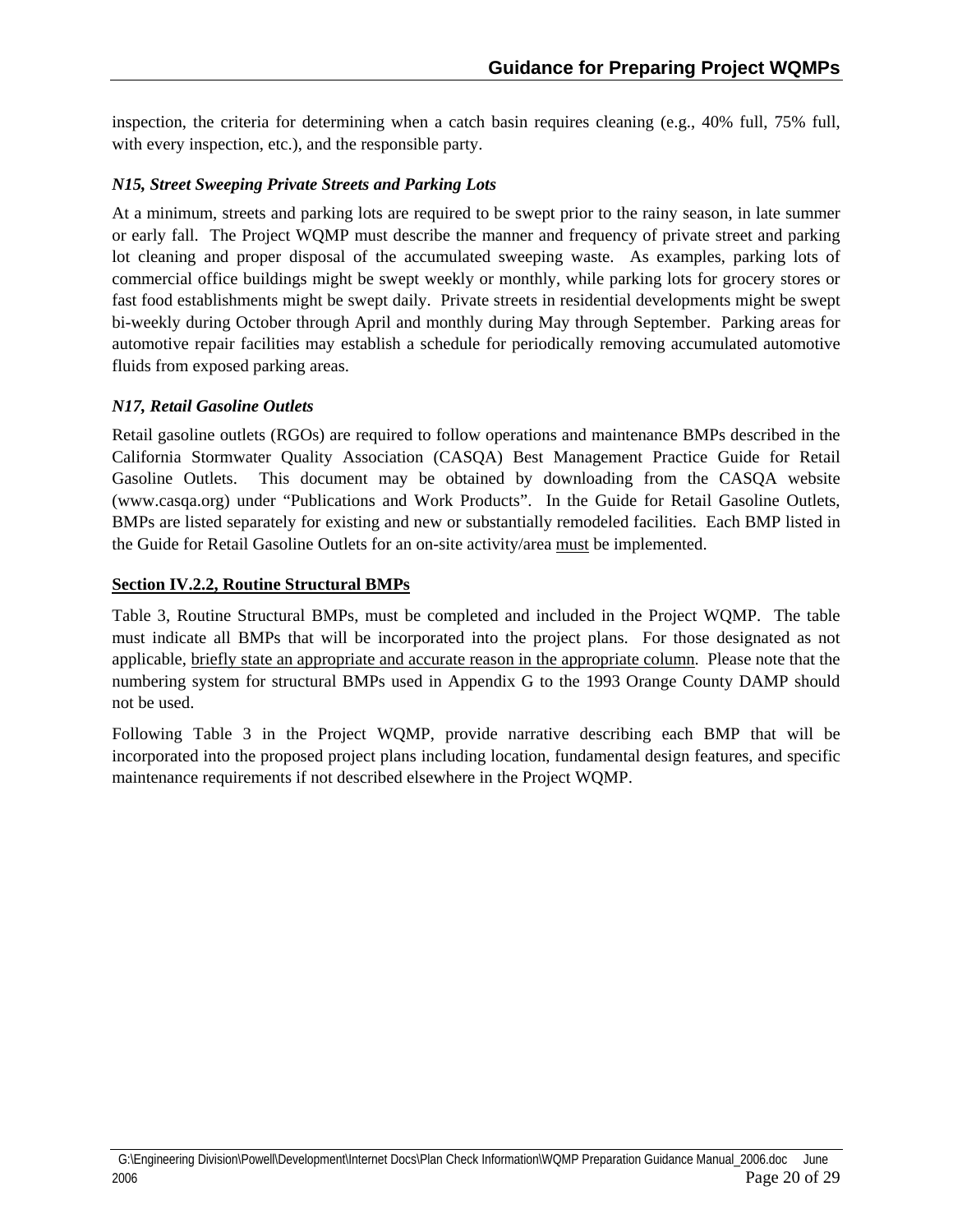<span id="page-20-0"></span>

|                                                                                         |                 | <b>Check One</b>      |                                       |
|-----------------------------------------------------------------------------------------|-----------------|-----------------------|---------------------------------------|
| Name                                                                                    | <b>Included</b> | <b>Not Applicable</b> | If not applicable, state brief reason |
| Provide storm drain system stenciling and signage                                       |                 |                       |                                       |
| Design and construct outdoor material storage areas<br>to reduce pollution introduction |                 |                       |                                       |
| Design and construct trash and waste storage areas<br>to reduce pollution introduction  |                 |                       |                                       |
| Use efficient irrigation systems & landscape design                                     |                 |                       |                                       |
| Protect slopes and channels and provide energy<br>dissipation                           |                 |                       |                                       |
| Incorporate requirements applicable to individual<br>project features                   |                 |                       |                                       |
| a. Dock areas                                                                           |                 |                       |                                       |
| b. Maintenance bays                                                                     |                 |                       |                                       |
| c. Vehicle wash areas                                                                   |                 |                       |                                       |
| d. Outdoor processing areas                                                             |                 |                       |                                       |
| e. Equipment wash areas                                                                 |                 |                       |                                       |
| f. Fueling areas                                                                        |                 |                       |                                       |
| g. Hillside landscaping                                                                 |                 |                       |                                       |
| h. Wash water control for food preparation areas                                        |                 |                       |                                       |
| i. Community car wash racks                                                             |                 |                       |                                       |

#### **Table 3. Routine Structural BMPs**

#### *Provide Storm Drain System Stenciling and Signage.*

Storm drain stencils are typically placed directly adjacent to storm drain inlets and contain either a graphical icon and/or a brief statement such as "NO DUMPING-DRAINS TO OCEAN" that warns against dumping wastes into the municipal storm drain system.

The catch basin label/sign may be a painted stencil, concrete etching, thermoplastic, ceramic tile, metal plaques, etc. These labels are subject to wear and damage and require maintenance. The type of label that will be used, the applicable maintenance procedures, and the frequency of inspection must be described in the Project WQMP. For catch basins that will remain privately owned, the party responsible for maintaining the catch basin labels must be identified. [Alternatively, the maintenance of catch basin labels may be discussed as part of BMP N14, Common Area Catch Basin Inspection.]

#### *Design Outdoor Material Storage Areas to Reduce Pollutant Introduction*

Since storage of materials outdoors may increase the potential for pollutants to enter the storm drain system, if a proposed project includes outdoor storage areas for materials the following BMPs are required:

- **Hazardous materials must be placed in an enclosure such as a cabinet or shed or must be** protected by secondary containment structures such as berms, dikes, or curbs.
- The storage area must be paved and sufficiently impervious to prevent leaks and spills from penetrating the surface and impacting underlying soils.
- $\mathcal{L}_{\mathcal{A}}$ The storage area must have a roof or awning to minimize direct contact with precipitation and collection of stormwater within the secondary containment area.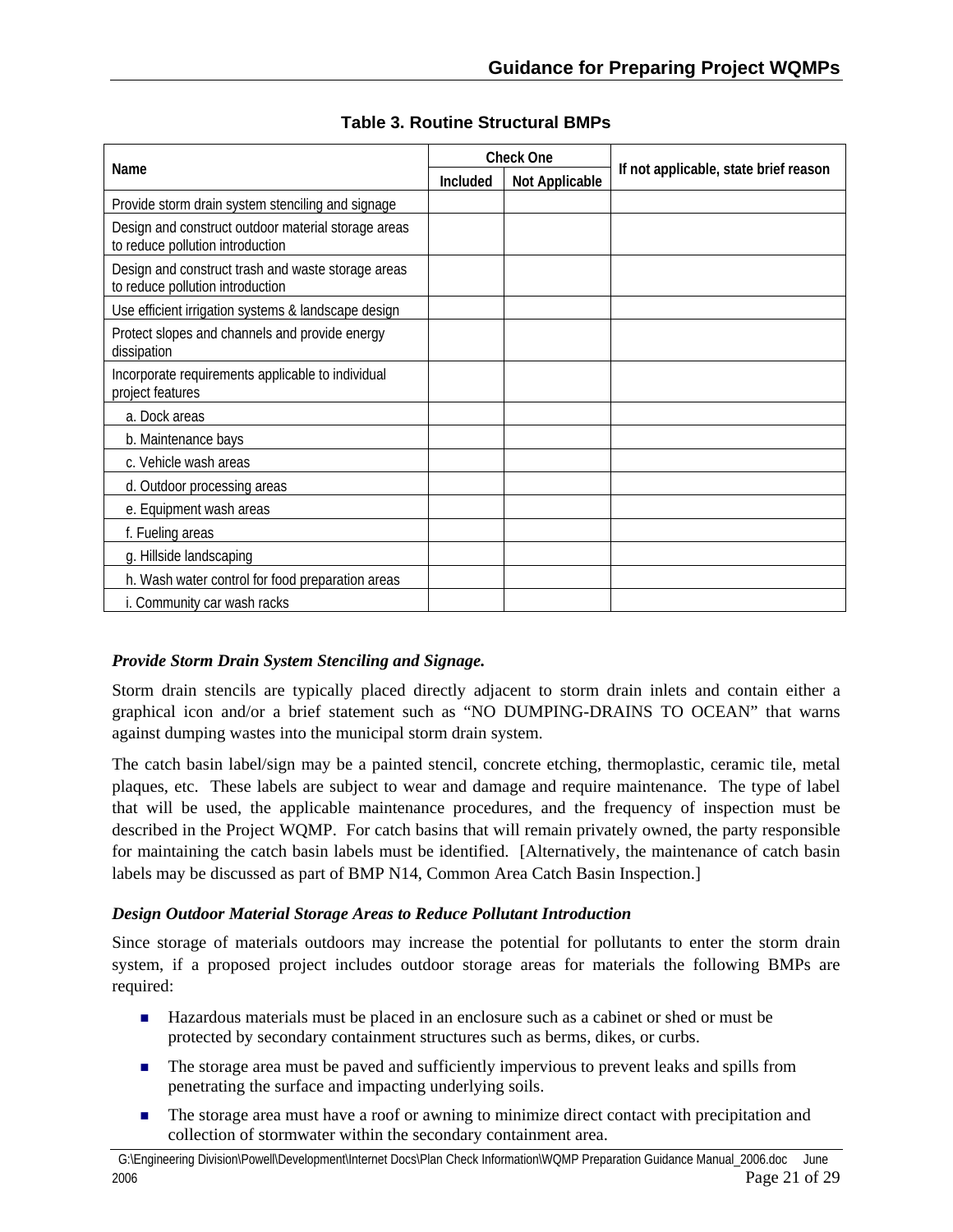Any stormwater retained within the containment structure must not be discharged to the street or storm drain system.

A description of the structural BMPs that will be incorporated into project plans to manage outdoor storage areas must be included in the BMP narrative and the BMPs must be shown in the WQMP Site Plan. The Project WQMP must also discuss the schedule of inspection, specific maintenance procedures for the BMPs, and the responsible party, if not described elsewhere in the Project WQMP.

#### *Use Efficient Irrigation Systems and Landscape Design*

Projects must be designed such that the timing and application methods of irrigation water minimizes runoff into the storm drain system. The methods listed on pages 7.II-22 and 7.II-23 of the Model WQMP for reducing excessive irrigation runoff must be considered. The Project WQMP must identify the primary features of the irrigation system. The location of irrigation timers or controls must also be shown on the WQMP Site Plan. [The procedures for irrigation system and landscape maintenance and inspection must be described as part of BMP N3, Common Area Landscape Management.]

#### *Protect Slopes and Channels*

Project plans must include BMPs to decrease the potential for erosion of slopes and downstream drainages or channels. The design principals for the protection of slopes and channels found on pages 7.II-23 and 7.II-24 in the Model WQMP must be incorporated and implemented were applicable. The Project WQMP must fully describe the methods used for slope and/or channel protection including the location of each measure. The measures identified should address the hydrologic conditions of concern associated with the proposed project, if any. Guidance for the owner, operators and/or employees in the proper maintenance of each measure, the schedule of inspection and maintenance, and the responsible party must be provided.

#### *Requirements Applicable to Individual Features*

All projects must incorporate each of the individual project feature requirements that are applicable to the proposed project. For example, a restaurant must incorporate BMPs for Wash Water Controls for Food Preparation Areas. Table 7.II-4 in the Model WQMP must be used to identify the structural BMPs that must be incorporated into the project plans. Pages 7.II-26 through 7.II-29 of the Model WQMP provide specific requirements for each of the BMPs. Guidance for the owner, operators and/or employees in the proper maintenance of each measure, the schedule of inspection and maintenance, and the responsible party must be provided.

### *3.7.3 Section IV.3: Treatment Control BMPs*

**Priority Projects** are required to incorporate Treatment Control BMPs into project plans. If only a project feature falls into a Priority Project category, only that feature is subject to the Priority Project requirements. For example, in a situation where there is a 6,000 square foot parking lot for an industrial development that is less than 100,000 square feet, only the parking lot is subject to the Priority Project requirements.<sup>[5](#page-21-0)</sup> For a project that qualifies as Significant Redevelopment in which there will be less than a 50% increase in impervious surface over the existing development, the requirement to provide treatment controls applies only to the addition, not to the entire development. For a project that qualifies as Significant Redevelopment in which there will be an increase of 50% or more in impervious surface over

<span id="page-21-0"></span><sup>1</sup> 5 Page 7.II-3, Orange County Stormwater Program, Exhibit 7.II – Model Water Quality Management Plan dated September 26, 2003.

G:\Engineering Division\Powell\Development\Internet Docs\Plan Check Information\WQMP Preparation Guidance Manual\_2006.doc June 2006 Page 22 of 29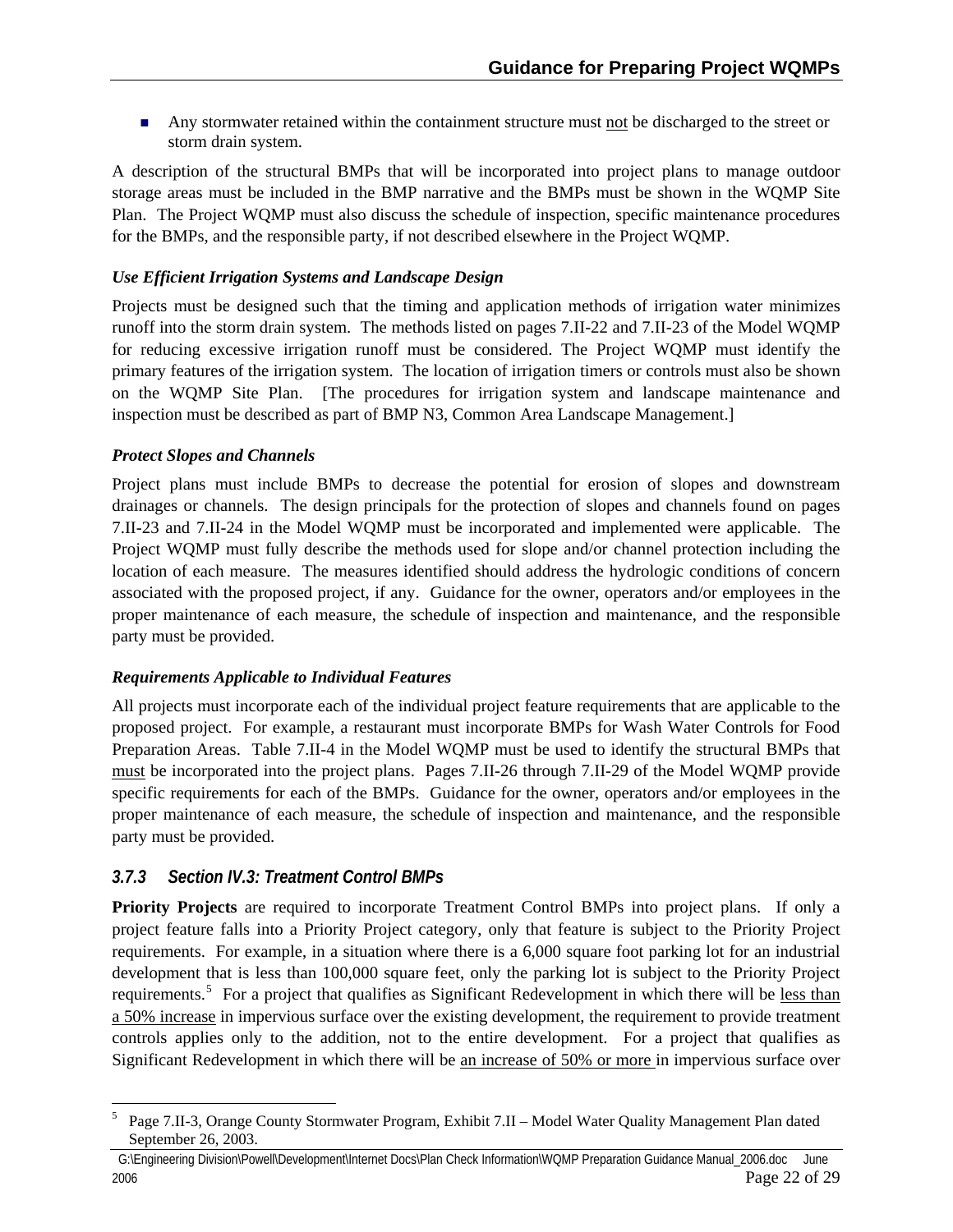<span id="page-22-0"></span>the existing development, the requirement to provide treatment controls applies only to the entire development.

In order for Treatment Control BMPs to be adequately incorporated into the project, they must be selected and designed as described in pages 7.II-33 through 7.II-40 of the Model WQMP. Table 4, Treatment Control BMPs, must be completed and included in the Project WQMP. The table must indicate all Treatment Control BMPs to be incorporated in the project. Following Table 4 in the Project WQMP, provide narrative describing how site conditions (e.g., soils, slopes, groundwater levels, etc.) were considered, the rationale for selecting the proposed Treatment Control BMP(or BMPs) over others, location(s) of Treatment Control BMPs, the design basis (i.e., Stormwater Quality Design Volume or Stormwater Quality Design Flow), preliminary design calculations for sizing BMPs, maintenance procedures, and frequency and the entity or party responsible for each Treatment Control BMP to be incorporated in the project plans. The location of each Treatment Control BMP must also be shown on the WQMP Site Plan.

|                                     | Included? |    |  |
|-------------------------------------|-----------|----|--|
| Name                                | Yes       | No |  |
| Vegetated (Grass) Strips            |           |    |  |
| Vegetated (Grass) Swales            |           |    |  |
| Dry Detention Basin                 |           |    |  |
| Wet Detention Basin                 |           |    |  |
| <b>Constructed Wetland</b>          |           |    |  |
| Detention Basin/Sand Filter         |           |    |  |
| Porous Pavement Detention           |           |    |  |
| Porous Landscape Detention          |           |    |  |
| <b>Infiltration Basin</b>           |           |    |  |
| <b>Infiltration Trench</b>          |           |    |  |
| Media Filter                        |           |    |  |
| <b>Proprietary Control Measures</b> |           |    |  |

|  | <b>Table 4. Treatment Control BMPs</b> |  |
|--|----------------------------------------|--|
|  |                                        |  |

### **3.8 WQMP Section V – Implementation, Maintenance and Inspection Responsibility for BMPs (O&M Plan)**

The property owner is responsible for the operation, inspection and maintenance of each Source Control and Treatment Control BMP. Where applicable, the contractor for a property owner shall be identified including name, title, company, address and telephone number. A Project WQMP is a living document and must be amended, as appropriate, to reflect up-to-date conditions on the site including contact information.

This section of the Project WQMP must identify the means by which long-term implementation and maintenance of the BMPs will be funded. Examples of long-term funding include, but are not limited to:

- $\blacksquare$  Business operating revenues.
- **Home Owners Association or Property Owners Association fees.**
- $\blacksquare$ Special district assessments.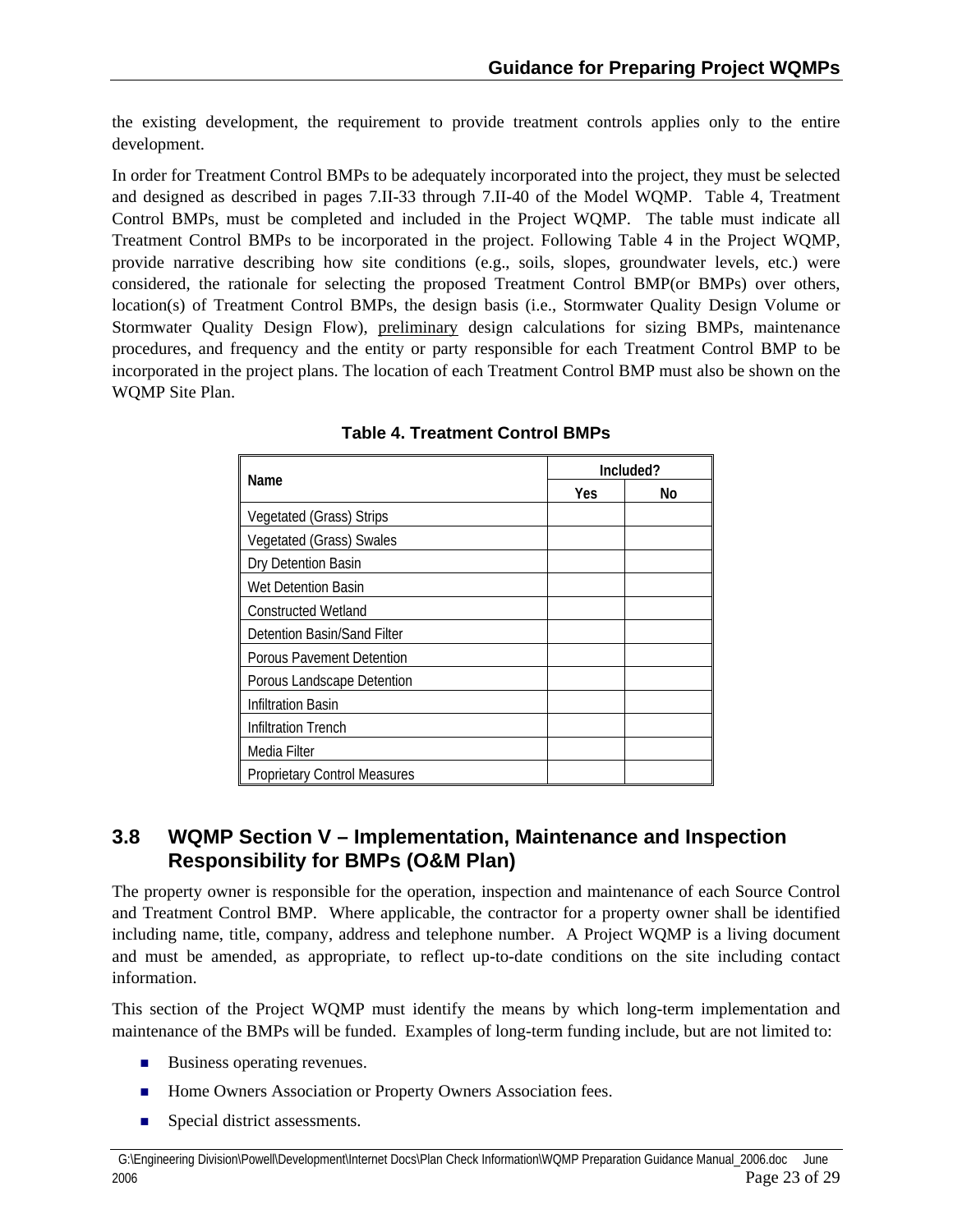<span id="page-23-0"></span>This section of the Project WQMP is effectively an Operation and Maintenance (O&M) Plan for the implementation, operation and maintenance of post-construction BMPs. The O&M Plan shall describe and/or include:

- Structural and non-structural BMPs;
- **Entity or person/position responsible for implementing, operating, or maintaining each BMP;**
- **Training for BMP implementation, operation and maintenance;**
- **Implementation/operating schedule;**
- **Inspection/maintenance frequency and schedule;**
- **Specific maintenance activities;**
- Required permits from resource agencies, if any;
- Forms to be used in documenting implementation/maintenance activities;
- $\blacksquare$ Recordkeeping requirements (at least 5 years).

A format that may be used for the O&M Plan is provided as Appendix D to this guidance. If ownership of the Treatment Control BMPs will transfer to a public agency, the Project WQMP must include a copy of the document indicating the public agency's intent to accept the Treatment Control BMPs as designed.

## **3.9 WQMP Section VI – Location Map, Site Plan, and BMP Details**

A Location Map and Site Plan must be included to identify the location of the project and project features relevant to managing the quality of stormwater and urban runoff. The Location Map and Site Plan must be of sufficient size to be readily legible (11" by 17" is preferred) and must include a complete legend with north arrow and scale.

The Location Map must identify major cross streets, the nearest receiving water, and the proximity to Environmentally Sensitive Areas and Areas of Special Biological Significance, where applicable.

The Site Plan must identify:

- Structures and buildings (number of units and the type of use uses).
- Landscaped areas.
- Storm drain facilities, including storm drain inlets, catch basins, inlet trash racks, loading dock drainage, water quality inlets and energy dissipaters.
- **Drainage flow information, (i.e., general surface flow lines including runoff that is directed** offsite or to landscaped areas, concrete or other surface ditches or channels).
- **Drainage facilities to be transferred to another entity for ownership and maintenance.**
- Where and how on-site drainage ties into the off-site drainage system.
- Concrete paved and covered areas for fuel dispensing.
- Detail regarding the direction of surface flow in the vicinity of the fuel dispensing area.
- Clarifiers within fuel dispensing areas.
- Dumpster and trash container locations.
- $\blacksquare$ Exterior food preparation or wash areas associated with food preparation establishments.
- $\blacksquare$ Outdoor areas where activities (for example, washing, maintenance, repair, fabrication, etc.) will be conducted.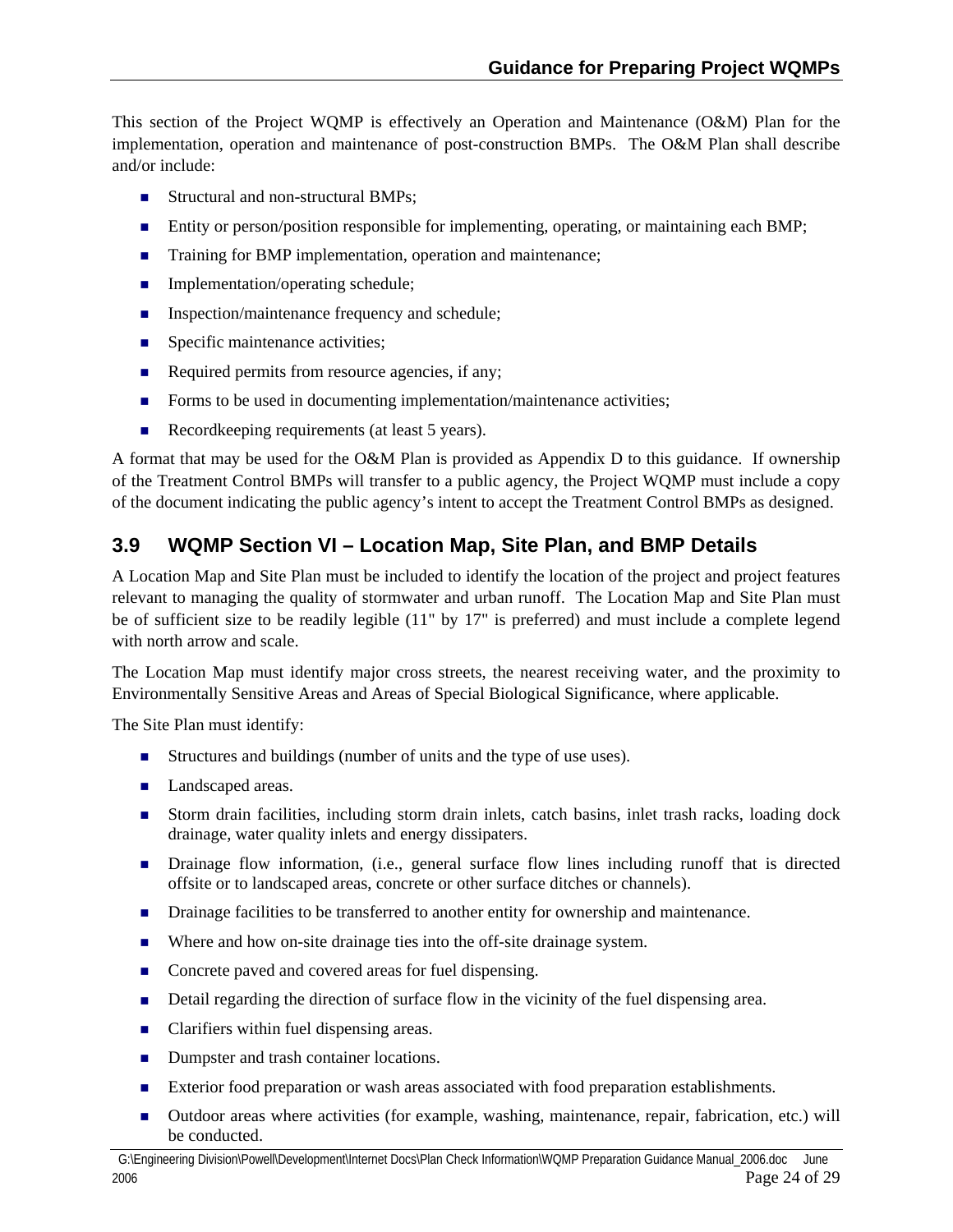- <span id="page-24-0"></span>**Outdoor surfaces where particulates from activities (sawing, crushing, milling, etc.) or exhaust** stacks may accumulate.
- Interior hazardous materials storage locations.
- **Locations of spill cleanup materials.**
- Location(s) of outdoor materials storage areas.
- m. Locations of irrigation timers or controls.
- $\blacksquare$ Car wash racks.
- Ξ Washing/cleaning/maintenance/repair areas.
- m. Loading docks (and drainage).
- **Parking areas.**
- Structural source control BMPs.
- Ē. Treatment Control BMPs, including the drainage area for each

This section must also include detail drawings (including grading plans) as necessary to demonstrate compliance with BMP design criteria. Each detail shall include the BMP title (and number if any) and shall depict how the design features of the project implement the BMP. BMP drawings or plans in an 11" by 17" format are preferred

## **3.10 WQMP Section VII – Educational Materials**

A summary describing the concepts that will be addressed by the education and training program must also be included at the beginning of this section. Then each educational handout used for educating and/or training property owners, tenants, facility operators, employees, and others must be listed, preferably with a page number. The educational materials listed are included in this section of the Project WQMP. All of the materials included in this section should have page numbers to make the materials easy to find by the end-user.

All educational or training materials included in the Project WQMP should reflect the facilities and activities to be conducted once the project is operational or occupied. Educational or training materials that are not directly relevant to a project should not be included the Project WQMP. At a minimum, the WQMP preparer must review and consider the educational materials available through the following websites:

- [www.ocwatersheds.com/StormWater/documents\\_bmp\\_existing\\_development.asp](http://www.ocwatersheds.com/StormWater/documents_bmp_existing_development.asp)
- [www.ocwatersheds.com/PublicEducation/pe\\_introduction.asp](http://www.ocwatersheds.com/PublicEducation/pe_introduction.asp)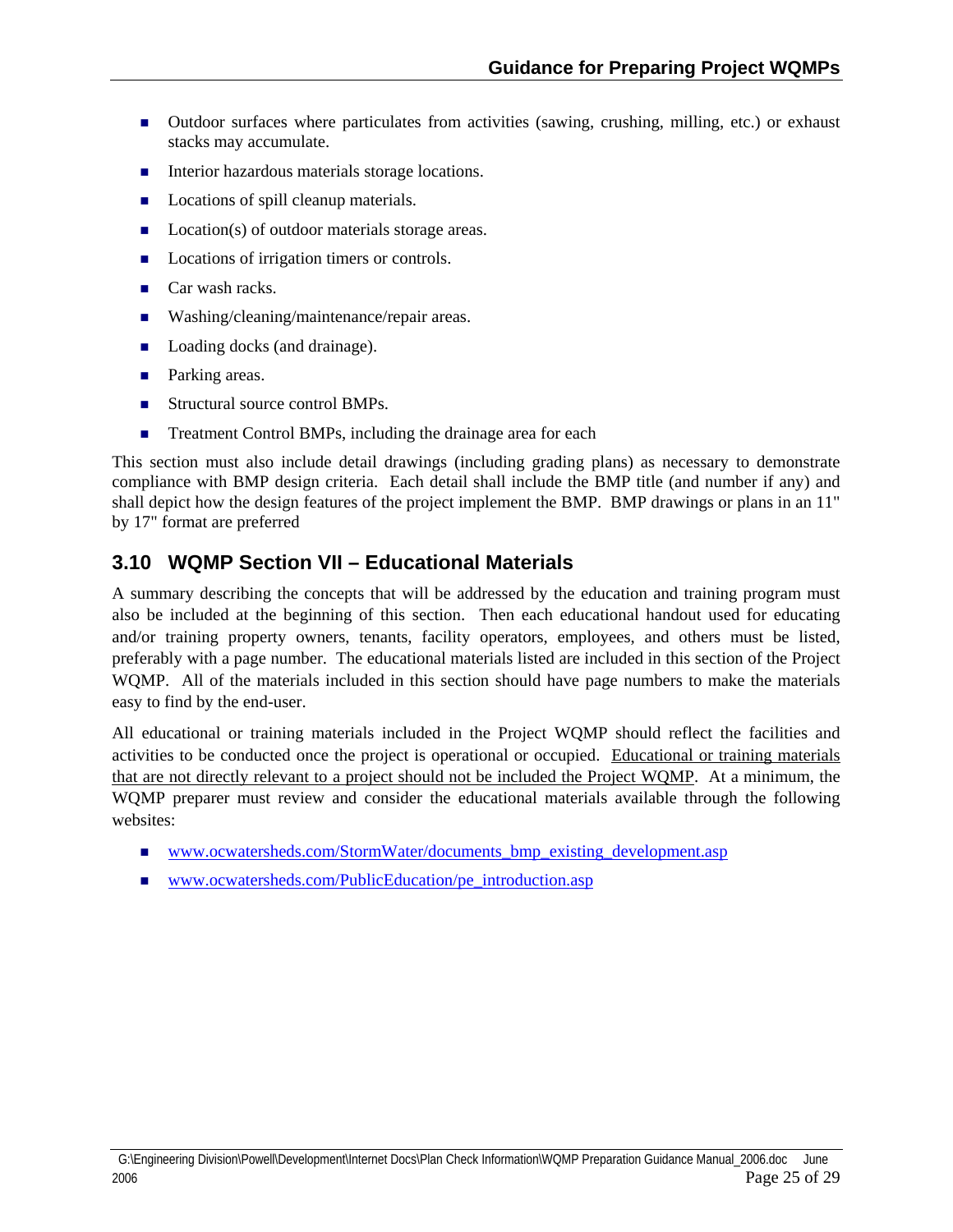## **4.0 REVIEW, APPROVAL AND IMPLEMENTATION OF PROJECT WQMPS**

<span id="page-25-0"></span>Project WQMPs may be submitted as "preliminary" during the land use entitlement phase with the content and level of detail reflecting what is known or contemplated at the time project approval is sought. In any case, prior to issuance of grading or building permits, the project applicant must submit the final Project WQMP for review and approval.

An approved Project WQMP must be implemented for the life of the project. The Project WQMP continues with the property after the completion of construction. The City of Huntington Beach requires recordation with the County Recorder's office by the property owner or successive owners or a Notice of Transfer Responsibility Form to notify the City of Huntington Beach that a change of ownership has occurred and to notify the new owner of the responsibility for implementation of the Project WQMP. Additionally, Project WQMPs must be amended to reflect up-to-date conditions on the site consistent with the current Orange County DAMP.

The City of Huntington Beach has a program through which it verifies the ongoing implementation of Project WQMPs. The Public Works Department will verify installation and maintenance of structural and non-structural BMPs denoted in the WQMP of applicable projects through inspections. The inspection of structural BMPs (catch-basin inserts, filtration systems, etc) will be conducted during the installation and post-construction phase of the project to verify the proper installation and maintenance. Non-structural BMPs (such as education, sweeping of parking lots, training etc.) will be verified through the review and verification of service records/receipts and/or logs. These records shall be made available to the City inspectors or designee in a timely manner upon request.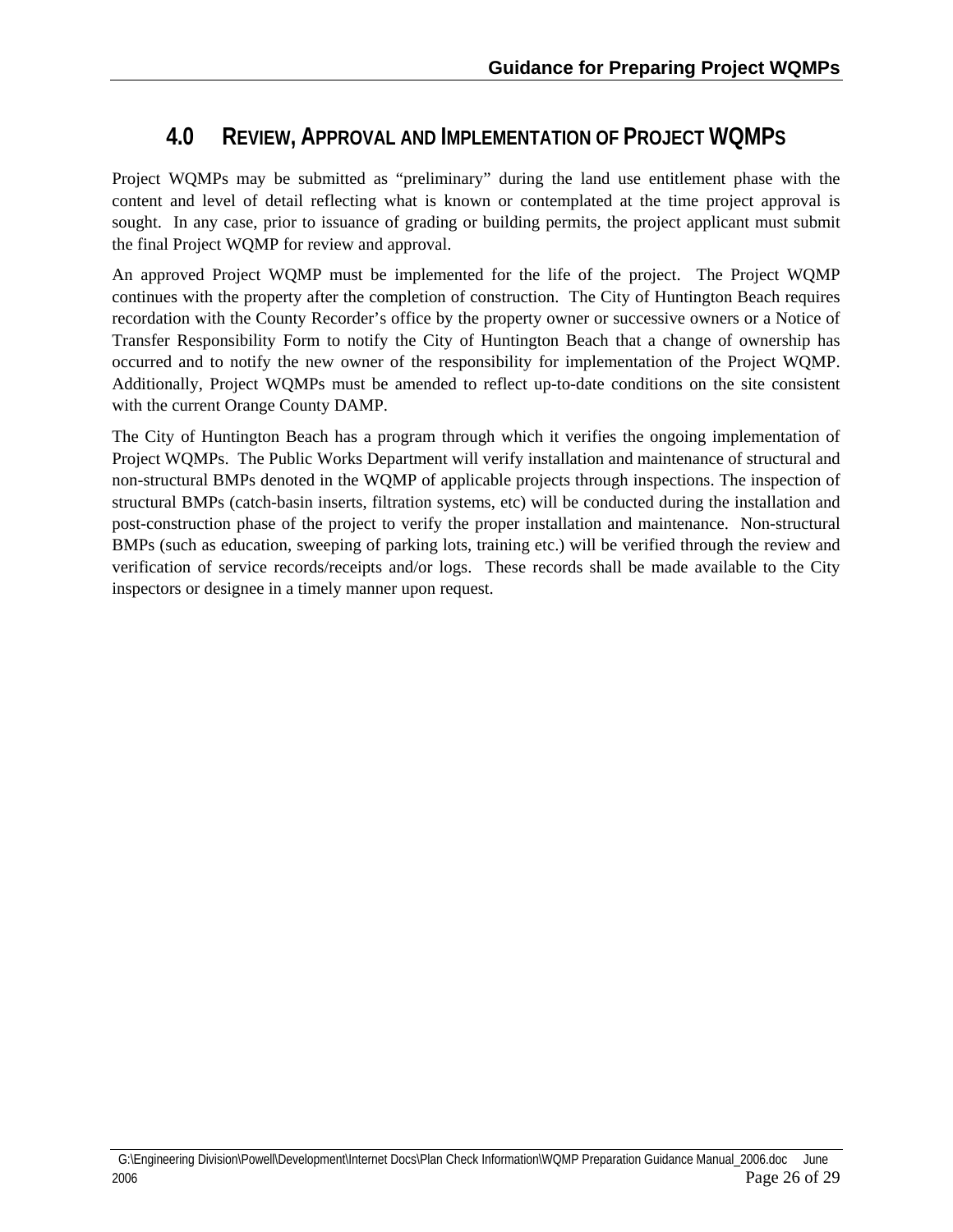**Appendix A. WQMP Template**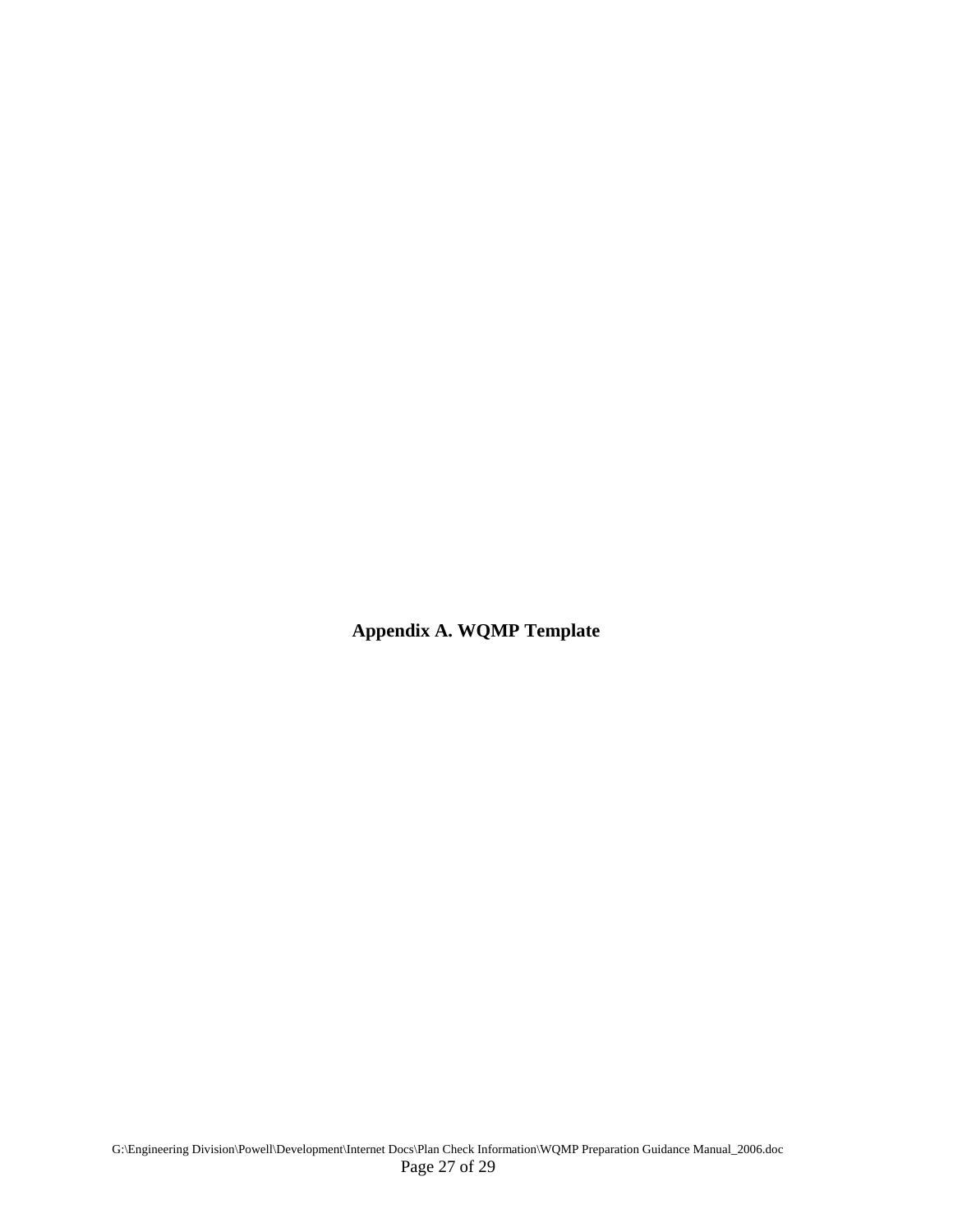**Appendix B. Preparer's WQMP Checklist**